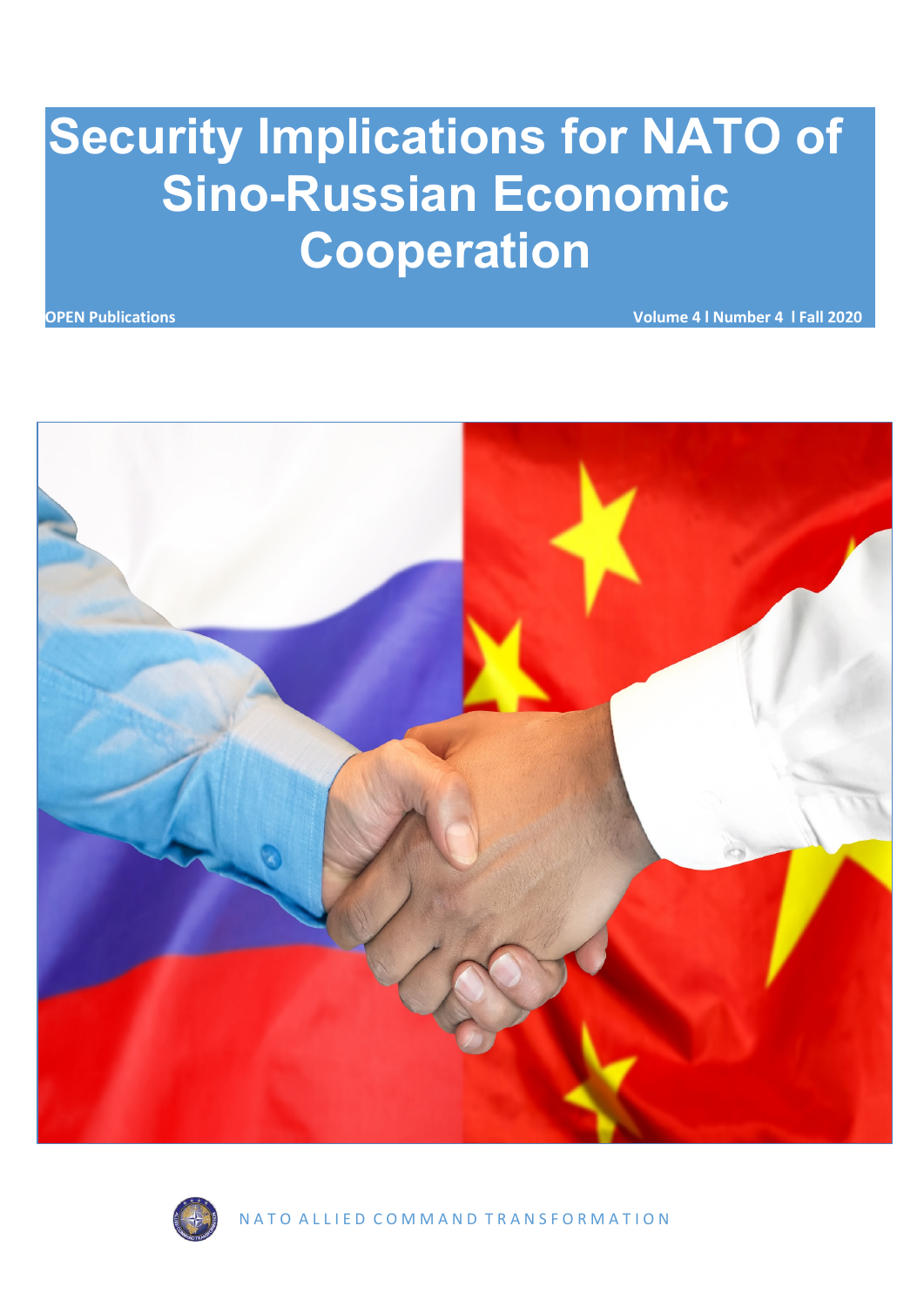**This page is intentionally blank.**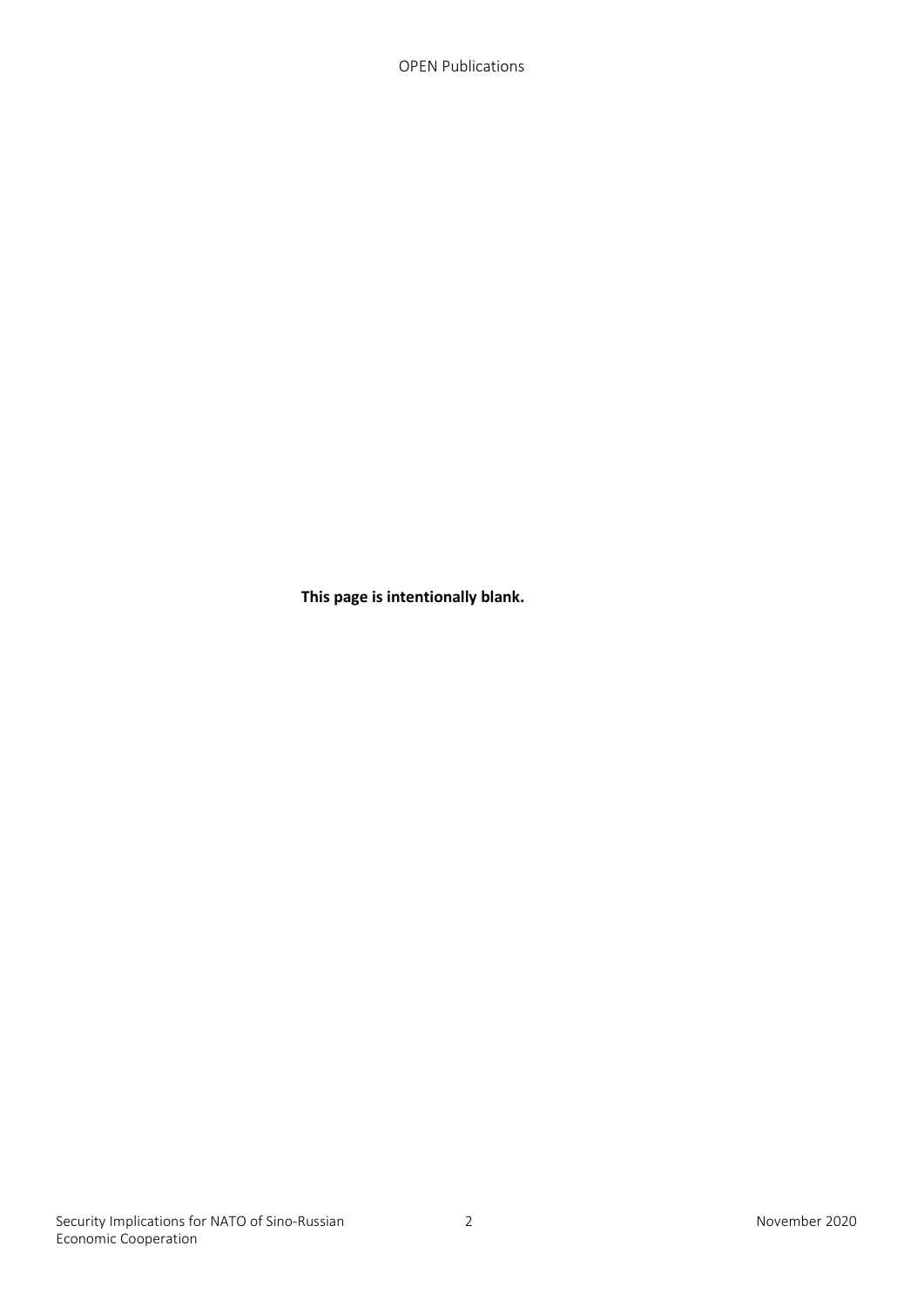#### **Security Implications for NATO of Sino-Russian Economic Cooperation OPEN Editorial Team**

| <b>OPEN Contributing Author</b>    | Dr. David.G.Landry <sup>1</sup>                                                                                                  |
|------------------------------------|----------------------------------------------------------------------------------------------------------------------------------|
| <b>OPEN Capability Leader</b>      | <b>Col Geert Marien</b>                                                                                                          |
| <b>Managing Editor</b>             | Mr Oke Thorngren                                                                                                                 |
| <b>Action Officer</b>              | Maj Faruk Akkaya                                                                                                                 |
| <b>OPEN Operations Manager</b>     | Maj Faruk Akkaya                                                                                                                 |
| <b>OPEN Editorial Review Board</b> | Ltc Georgios Kotas<br>Ltc Roberto Sanchez Hernandez<br>Ltc Eric Bruijn<br>Ltc Jacob Hansen<br>Ltc John Gray<br>Ltc Stig Frankrig |

<span id="page-2-0"></span><sup>1</sup> Dr. David Landry is a professor of the practice at Duke University and lectures on international political economy and international development at Duke Kunshan University. His research focuses on the political and economic determinants of China's development finance and investment flows around the world, and how these in turn affect development. His academic work has been published in Energy Policy, Resources Policy, and Oxford Development Studies (in press), and he has contributed to multiple World Bank reports as a consultant. He has also published opinion pieces in the Financial Times, the Washington Post, the Globe and Mail, Foreign Affairs, and Foreign Policy. Landry has a B.A. in international development from McGill University, an M.Sc. in global governance and diplomacy from the University of Oxford, and a Ph.D. from Johns Hopkins University School of Advanced International Studies, where he also taught international trade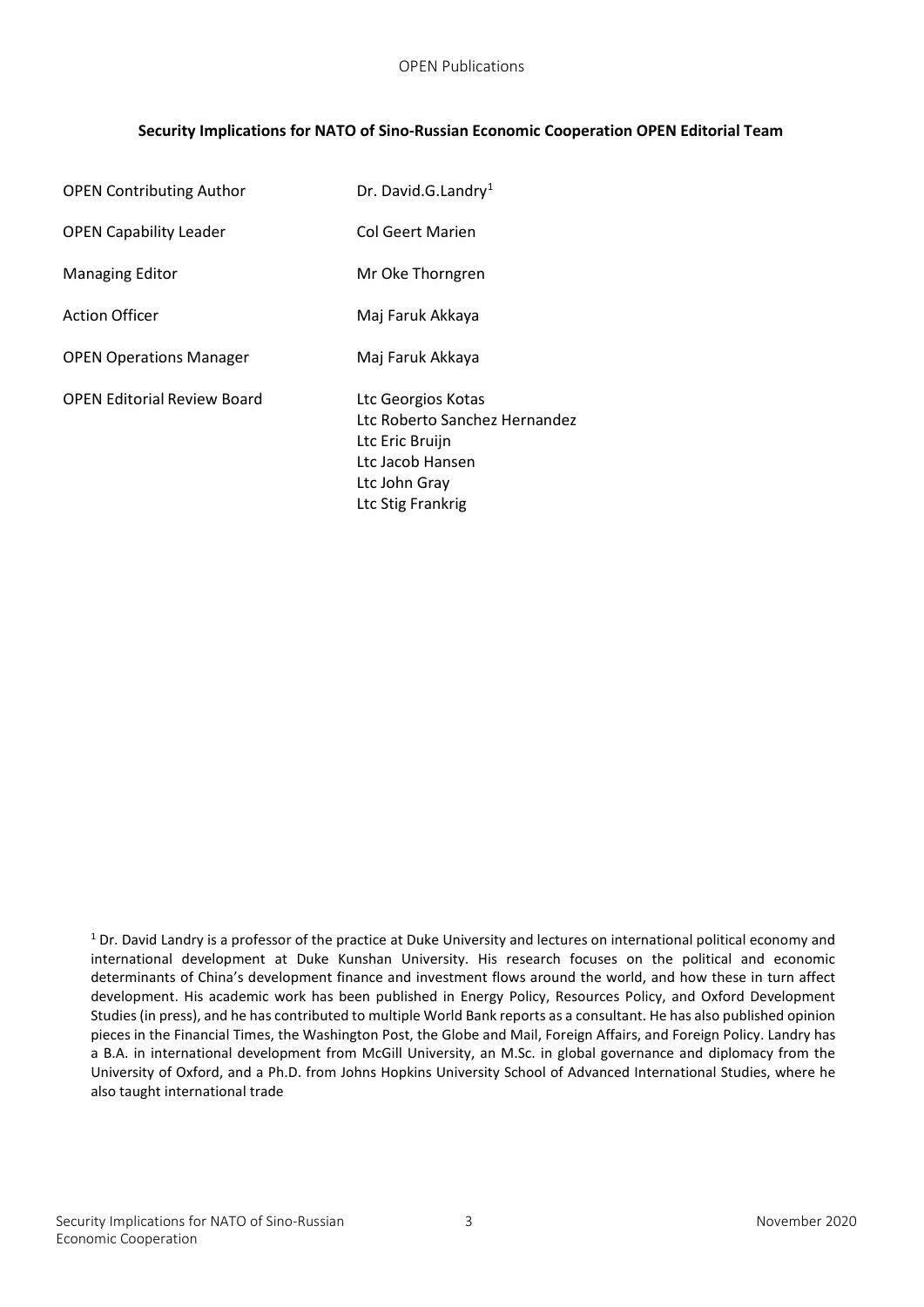**DISCLAIMER:** *OPEN publications are produced by Headquarters, Supreme Allied Commander Transformation/Strategic Plans and Policy; however, OPEN publications are not formal NATO documents and do not represent the official opinions or positions of NATO or individual Nations. OPEN is an information and knowledge management network, focused on improving the understanding of complex issues, facilitating information sharing and enhancing situational awareness. OPEN products are based upon and link to open-source information from a wide variety of organisations, research centres and media sources. However, OPEN does not endorse and cannot guarantee the accuracy or objectivity of these sources. Absent specific permission, OPEN publications cannot be sold or reproduced for commercial purposes nor may the products and articles may not be copied, reproduced, distributed, or publically displayed without reference to OPEN. Neither NATO or any NATO command, organization, or agency, nor any person acting on their behalf, may be held responsible for the use, which may be made of the information contained therein.*

> Let us know your thoughts by emailing us at **[oke.thorngren@act.nato.int](mailto:oke.thorngren@act.nato.int)**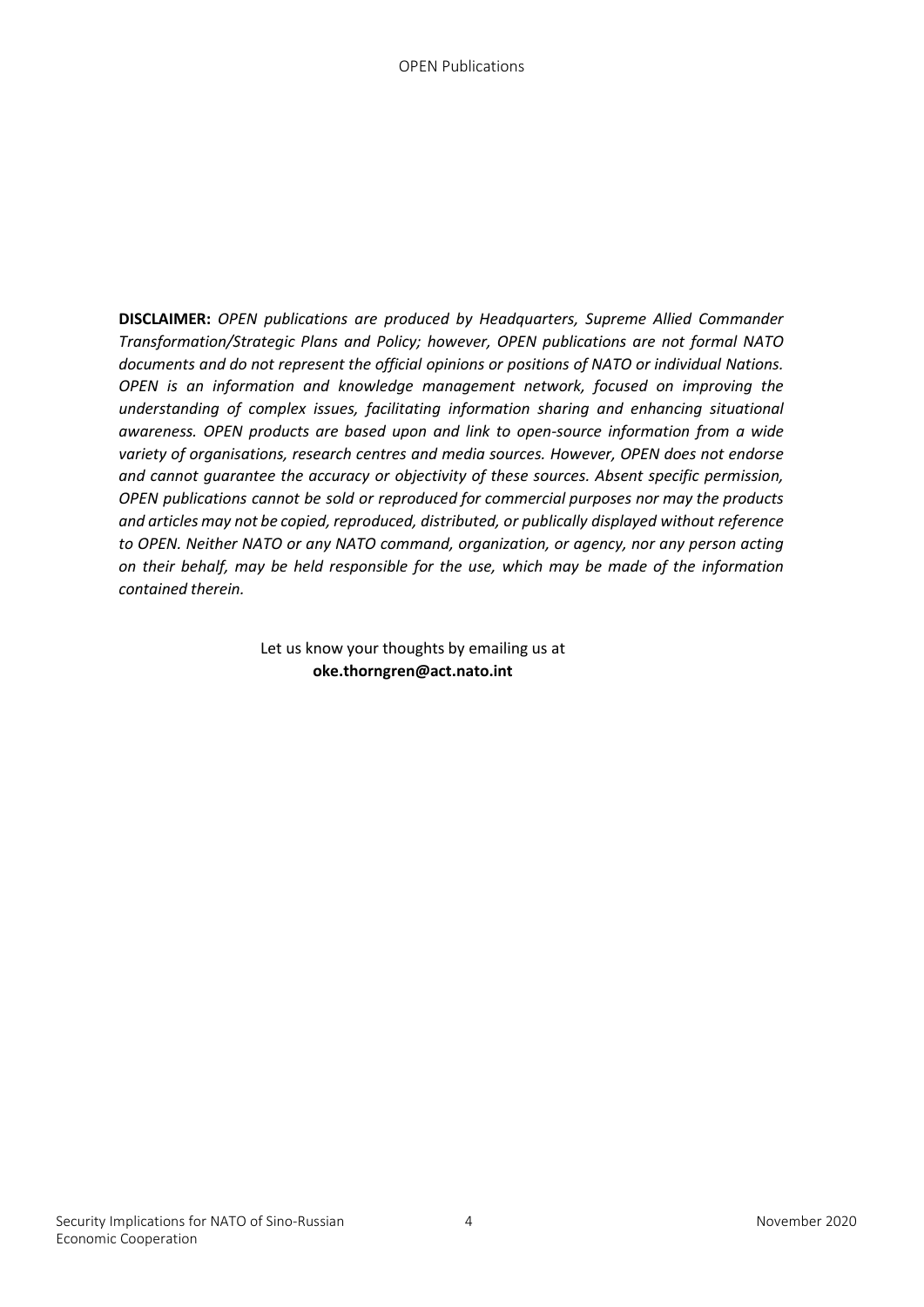# **Table of Contents**

| Beijing and Moscow seek greater economic influence and financial independence.  12          |  |
|---------------------------------------------------------------------------------------------|--|
|                                                                                             |  |
| China and Russia's divergent economic trajectories extend to their military spending.  14   |  |
| Beijing's position as an economic patron to Moscow does not (yet) extend to military ties15 |  |
|                                                                                             |  |
|                                                                                             |  |
|                                                                                             |  |
|                                                                                             |  |
|                                                                                             |  |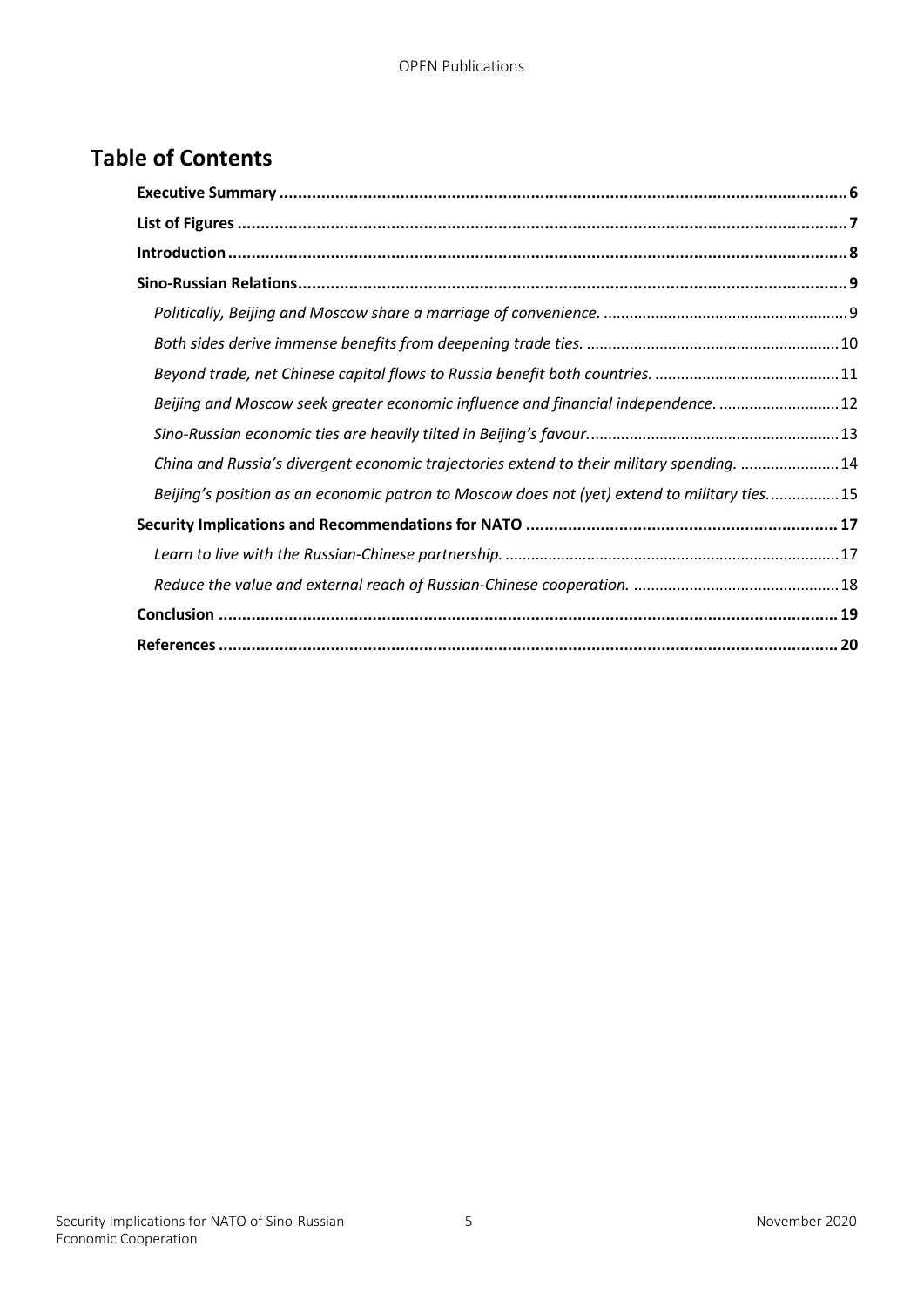# <span id="page-5-0"></span>**Executive Summary**

#### **1. Bilateral ties between China and Russia have grown to an unprecedented level.**

Sino-Russian relations have been warming for decades, but the Russian invasion of Eastern Ukraine in 2014 spurred an improvement of bilateral ties to unprecedented levels. The relationship now extends to political, economic and military cooperation. It is motivated by economic complementarities, a common emphasis on regime stability, and a mutual interest in shifting the global balance of power away from the United States and Western Europe.

#### **2. Bilateral trade is a driving force of improved Sino-Russian ties.**

Economic cooperation is a key component of the overall relationship. Trade between China and Russia has steadily increased since the turn of the century. Between 2000 and 2019, Russian exports to China increased more than tenfold. Hydrocarbons—the only Russian economic sector that has remained globally competitive since the collapse of the Soviet Union—make up the bulk of Russian exports to China.

#### **3. Chinese capital has been a lifeline for Moscow, particularly since 2014.**

Chinese capital flows to Russia have grown rapidly in the past 20 years. While Chinese investment in Russia has grown rapidly, loans from China's policy banks make up the lion's share of capital transfers. Russia is the largest recipient of Chinese loans. In 2009 alone, it received USD 27 billion in loans from Beijing. Furthermore, in 2015, sanctions-crippled Yamal LNG received a USD 12 billion loan from China following an investment by the Silk Road Fund.

#### **4. The economic balance of power between China and Russia is deeply unequal.**

The Chinese economy was roughly the size of Russia's in 1990. It is now eight times larger. Russia's GDP remains somewhere between those of Brazil and South Korea. While China has emerged as a manufacturing superpower, Russia's economy continues to depend on hydrocarbon exports—particularly to China. Russia still has much to offer China militarily, but Beijing is catching up fast. As the two countries' power imbalance becomes more pronounced and Russia grows frustrated with its status as a junior partner, tensions may increase.

#### **5. NATO has limited options to respond to improved Sino-Russian ties.**

NATO needs to learn to live with improved Sino-Russian ties, though member states should recognize the partnership for what it is—a limited, opportunistic arrangement built on a few key areas of mutual interest. It is not worthwhile to seek to "pry" Russia away from China. Instead, NATO should focus on reducing the value both sides derive from the partnership. Monitoring technological cooperation and restricting access to sensitive technologies in fields like telecommunications and artificial intelligence will be the key to doing so.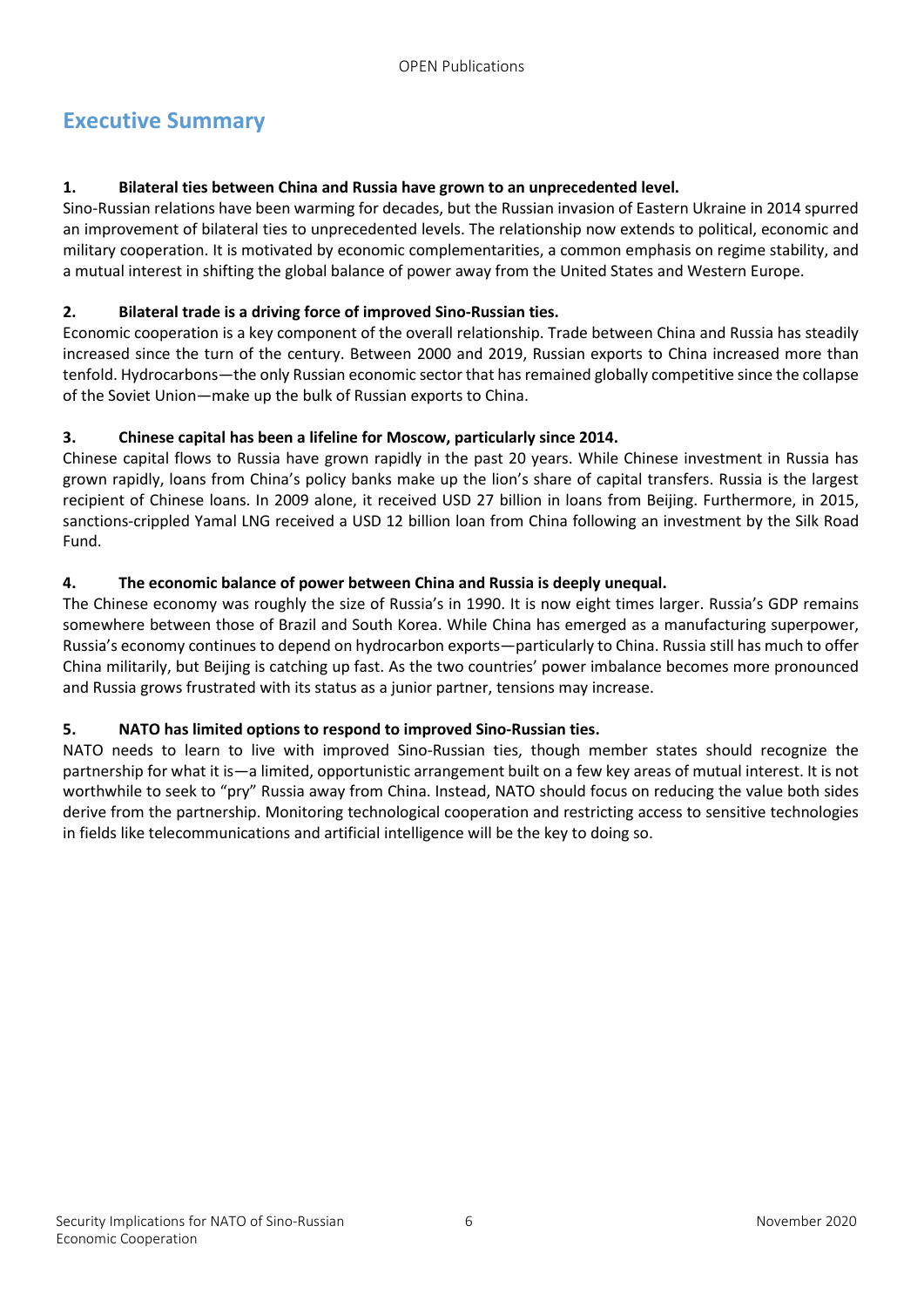# <span id="page-6-0"></span>**List of Figures**

- 1. China-Russia Trade; Reported by China (Left); Reported by Russia (Right), 2000-2014
- 2. Chinese Foreign Direct Investment Flows to Russia, 2003-2018
- 3. Chinese "Aid" to Russia, 2000-2014
- 4. China and Russia's GDP, 2000-2018
- 5. China and Russia Military Spending, 2000-2018; Share of GDP (Left); Absolute (Right)
- 6. Russian Arms Exports to China, 2000-2019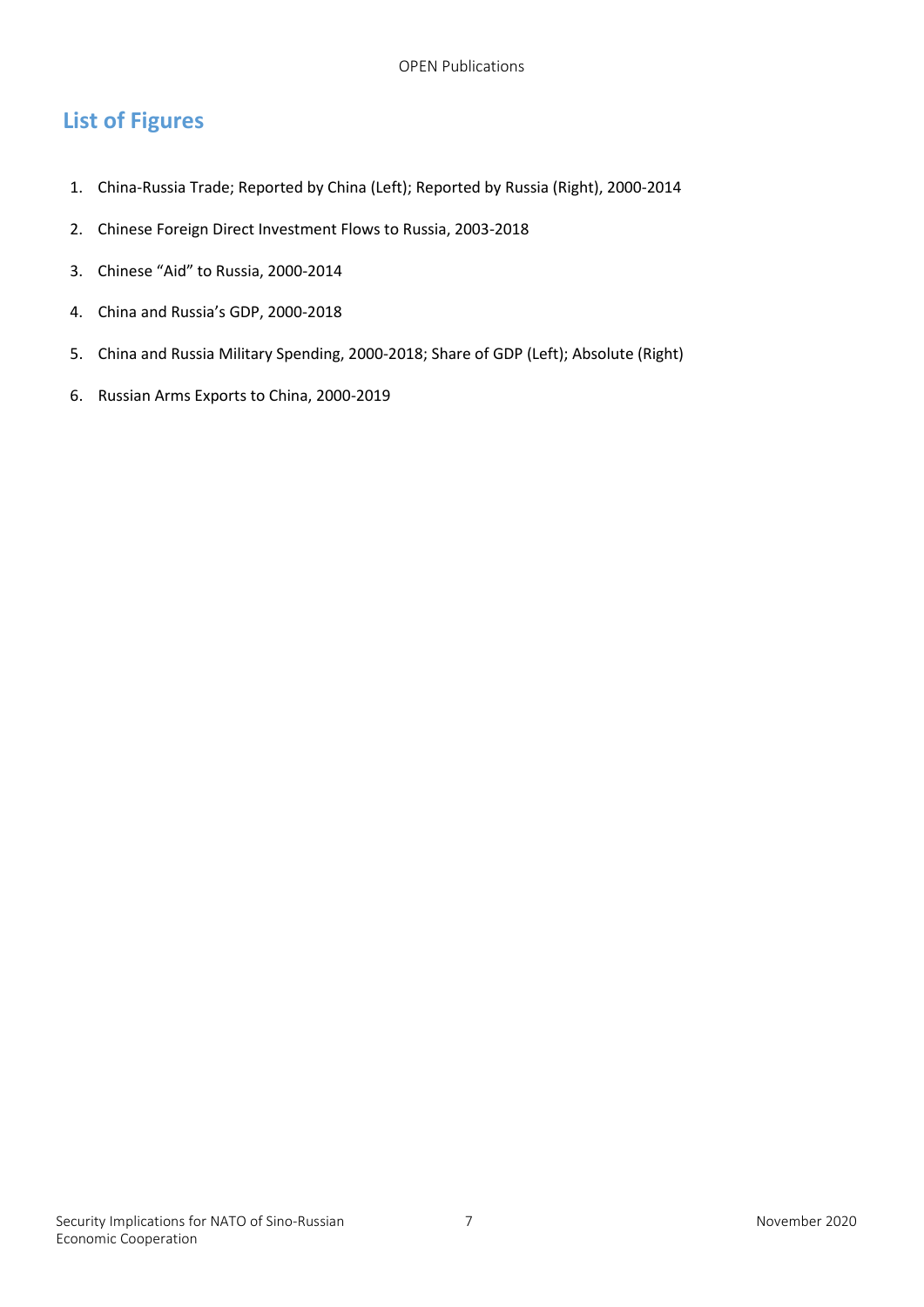# <span id="page-7-0"></span>**Introduction**

Great power politics is back with a vengeance. In the past decade, China has taken an increasingly aggressive stance in the East and South China Seas has become increasingly willing to coerce smaller nations to advance its own interests. In 2017, it opened its first overseas military base in Djibouti, a small East African state located at the confluence of the Red Sea and the Gulf of Aden.<sup>[2](#page-7-2)</sup> Meanwhile, Russia saved Bashar al-Assad's bloody regime from the fate faced by other despots in the wake of the Arab Spring, annexed Crimea, and invaded eastern Ukraine.

Internally, the two countries differ fundamentally. Russia is a revisionist power governed by a despot struggling to maintain the support of the people while lording over a crumbling economy like his personal fiefdom. China's economy has grown more than 40-fold in the past three decades and President Xi's grip on power in the world's second largest economy appears tighter than any leader's since Mao.<sup>[3](#page-7-3)</sup>

Both countries pose a potent challenge to NATO. Russia regularly threatens NATO members, interferes in their elections, conducts cyber-attacks against their governments, and intrudes their airspace. The Kremlin continues to assassinate people on NATO soil and still occupies parts of Ukraine and Georgia. With the rising military might that accompanied its breakneck economic growth, China has become increasingly aggressive. While it is not the primary focus of NATO, its meteoric rise cannot be ignored. This is particularly true because the competition between China and the most powerful NATO member state, the United States, is set to dominate international relations in the 21st Century.

<span id="page-7-3"></span><span id="page-7-2"></span><span id="page-7-1"></span>In the context of great power competition, any formal military alliance between Russia and China is widely viewed as the ultimate nightmare scenario for NATO. While this remains unlikely, the political and economic *rapprochement* witnessed in the past decade will likely continue. This paper focuses on the latter. It assesses the security implications for NATO of growing Sino-Russian economic ties. It is organized as follows: First, it provides an overview of Sino-Russian relations with an added focus on their economic ties; second, it discusses the security implications of Sino-Russian economic ties; finally, it provides recommendations for NATO.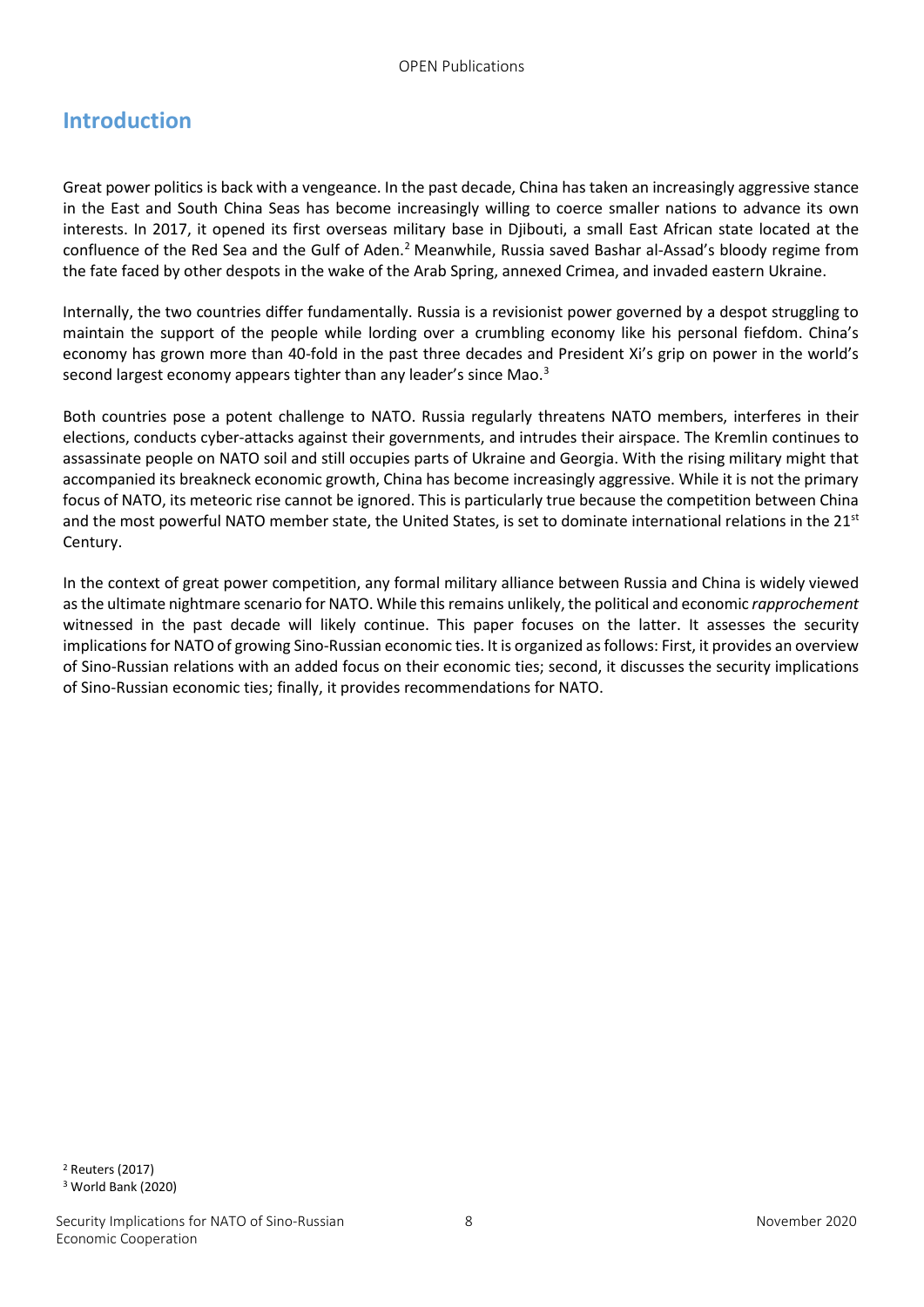# **Sino-Russian Relations**

Russia and China share a long—often fraught—history. The two have been partners, rivals and enemies, sometimes on the basis of their leaders' personal opinion of one another. One particularly colourful episode of the Sino-Russian rivalry took place in Beijing in the summer of 1958. During a summit, Mao, having learned that Khrushchev did not know how to swim, turned up to talks with his Russian homologue in a bathrobe and slippers, and had an aide bring Khrushchev a pair of green swim trunks.<sup>[4](#page-8-1)</sup> Mao spent the remainder of the episode swimming laps while Khrushchev sat in the children's end of the pool—until, to top off the embarrassment he was brought a pair of water wings.<sup>[5](#page-8-2)</sup> Khrushchev later recalled: "It was Mao's way of putting himself in an advantageous position." <sup>[6](#page-8-3)</sup> This episode showcases an enduring truth about Sino-Russian relations: they may cooperate, but they remain competitive, and they are not natural friends.

At one point during the Cold War, China and the Soviet Union even came close to going to war over border disputes. Following these tensions, both countries were forced to commit significant resources to secure their border.<sup>[7](#page-8-4)</sup> Starting with Gorbachev, Russian leaders sought to improve relations with China.<sup>[8](#page-8-5)</sup> The border was demilitarized before the end of the Cold War.<sup>[9](#page-8-6)</sup> China and Russia eventually settled most of their remaining border disputes and the relationship gradually improved. With Russia's largely self-inflicted shunning by the West, which followed its 2014 invasion of Ukraine, China has become its "single most important foreign partner in all areas."[10](#page-8-7)

Economic cooperation has increased along with warming political ties as the two authoritarian regimes provide political cover for one another. The potential for an alliance between Moscow and Beijing has set off alarm bells in the West, particular in the United States. Some politicians and analysts have gone as far as referring to Russia and China as a single bloc.[11](#page-8-8) Much ink has been spilled debating whether increasing Sino-Russian cooperation amounts to a genuine alliance or not—and the debate usually takes a turn to semantics. What matters is that, by moving closer politically and economically, Russia and China have amplified their strength. The question that emerges is: *Why*?

## <span id="page-8-0"></span>Politically, Beijing and Moscow share a marriage of convenience.

Political ties between Beijing and Moscow are at an all-time high. In fact, Putin and Xi have met more than 30 times since 2014 alone.<sup>[12](#page-8-9)</sup> Economics represent a driving force behind the improved ties (as will be explored below). That said, the warm relationship also comes in large part from shared concerns about restoring what they view as their country's rightful place in the world and from a laser focus on regime survival and stability at home—they are of one mind when it comes to information control, citizen surveillance, and quashing dissent.

On the international front, China and Russia share an interest in undermining the liberal international order championed by the United States after the end of World War II. What they both envision is a multipolar world in which their influence can grow.<sup>13</sup> They also share the conviction that sovereign regimes should be able to behave as they please domestically without fear of interference—or even reproach—from other states. To that end, they support each other in international forums like the United Nations Security Council "where they emphasize the right to non-interference in domestic affairs and their opposition to excessive sanctions policies". <sup>[14](#page-8-11)</sup>

<span id="page-8-11"></span><span id="page-8-10"></span><span id="page-8-9"></span><span id="page-8-8"></span><span id="page-8-7"></span><span id="page-8-6"></span><span id="page-8-5"></span><span id="page-8-4"></span><span id="page-8-3"></span><span id="page-8-2"></span><span id="page-8-1"></span> Dash (2012)  $<sup>5</sup>$  Ibid.</sup>  $6$  Ibid. Gabuev (2018) Kofman (2020) <sup>9</sup> Gabuev (2018) Gabuev (2019) Bloomberg (2018) Kofman (2020) Perović and Zogg (2019)  $14$  Ibid.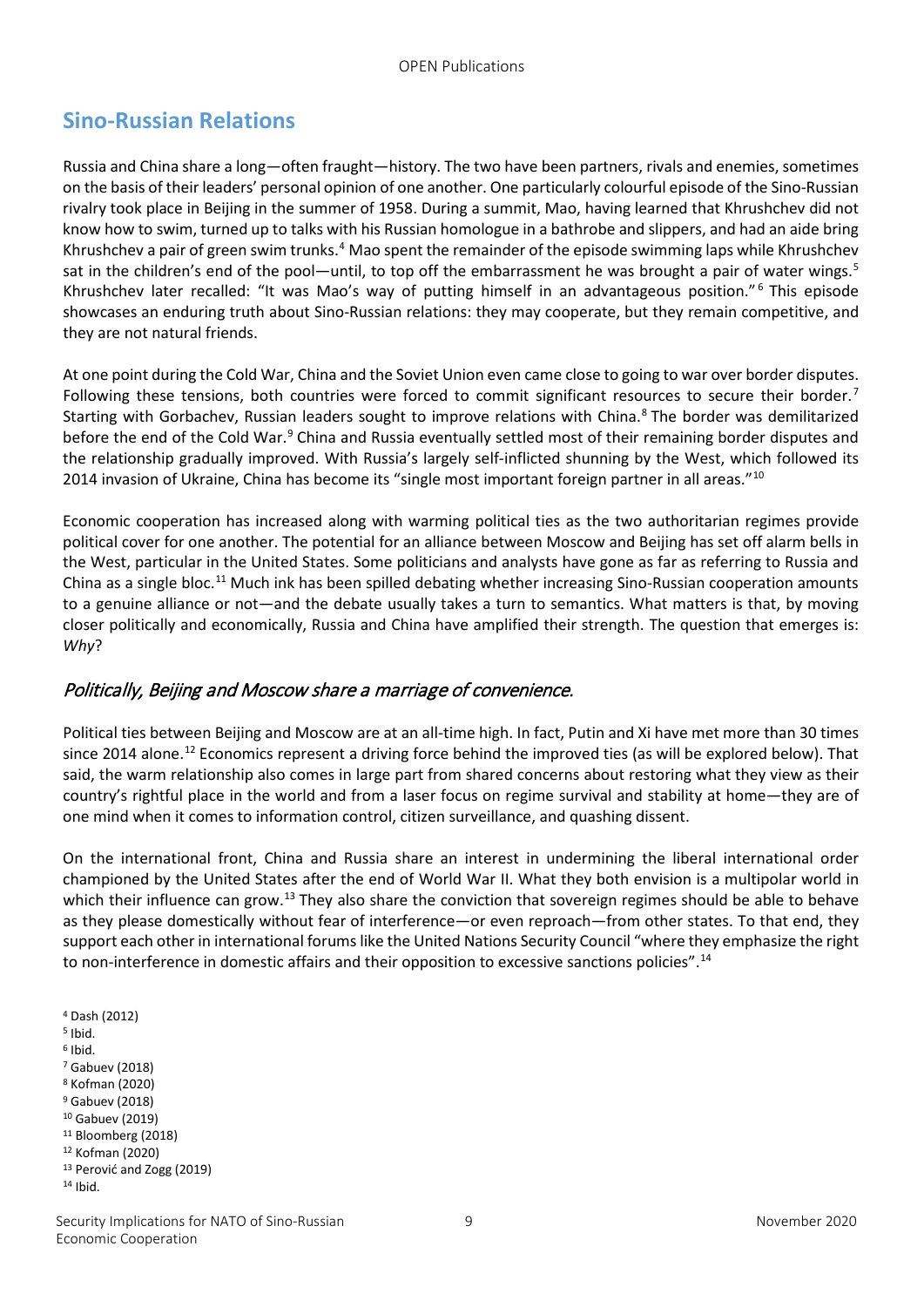Domestic stability is of paramount importance for both Beijing and Moscow. The fact that neither countries needs to worry about the other fomenting instability in the other goes a long way in explaining good relations. As one analyst put it: "No one in Moscow loses sleep worrying that Beijing might try to topple Vladimir Putin's government."[15](#page-9-1) Beyond not having to worry about one another, the regimes seek to shield one another from outside threats. In fact, joint military exercises between the two countries are at least partly aimed at discouraging third parties like the United States from supporting domestic dissenters. [16](#page-9-2)

## <span id="page-9-0"></span>Both sides derive immense benefits from deepening trade ties.

Trade is a key component of the equation and a domain in which Russia and China complement each other. Russia is a commodity exporter that never succeeded in developing a successful manufacturing sector for consumer goods and that lacks a tech sector; China has grown as a manufacturing superpower in recent decades, has a budding tech sector, and is responsible for much of the world's demand for raw materials. Against that backdrop, trade between China and Russia has steadily increased since the turn of the century. In fact, between 2000 and 2019, Russian exports to China increased more than tenfold, from just above USD 5 billion to more than USD 57 billion (See Figure 1). China became Russia's largest trade partner ten years ago.<sup>[17](#page-9-3)</sup>

Sino-Russian trade spans sectors as diverse as agriculture, aviation, telecommunications, and weaponry (which will be explored separately in the next section). Nevertheless, Russian energy exports remain the most important element of the trade balance. In 2019, for instance, it accounted for more than USD 40 billion of Russia's exports to China—almost three quarters of the total.<sup>[18](#page-9-4)</sup> A prime example of the Sino-Russian energy relationship is the USD 400 billion pipeline project agreed between Presidents Xi and Putin in 2014.<sup>[19](#page-9-5)</sup> The 30-year deal was signed only months after Russia invaded Ukraine, and thus provided a crucial lifeline to the sanctions-crippled Putin government. As part of the deal, China is expected to import 5 billion cubic meters of natural gas from Russia this year alone.<sup>[20](#page-9-6)</sup>



Figure 1: China-Russia Trade; Reported by China (Left); Reported by Russia (Right), 2000-2014<sup>[21](#page-9-7)</sup>

<span id="page-9-1"></span><sup>15</sup> Gabuev and Umarov (2020)

- <span id="page-9-2"></span><sup>16</sup> Gressel (2019)
- <span id="page-9-3"></span><sup>17</sup> Hill (2020)
- <span id="page-9-4"></span><sup>18</sup> United Nations (2020) <sup>19</sup> Chappell (2019)
- <span id="page-9-6"></span><span id="page-9-5"></span> $20$  Ibid.

Security Implications for NATO of Sino-Russian Economic Cooperation

<span id="page-9-7"></span><sup>21</sup> United Nations (2020)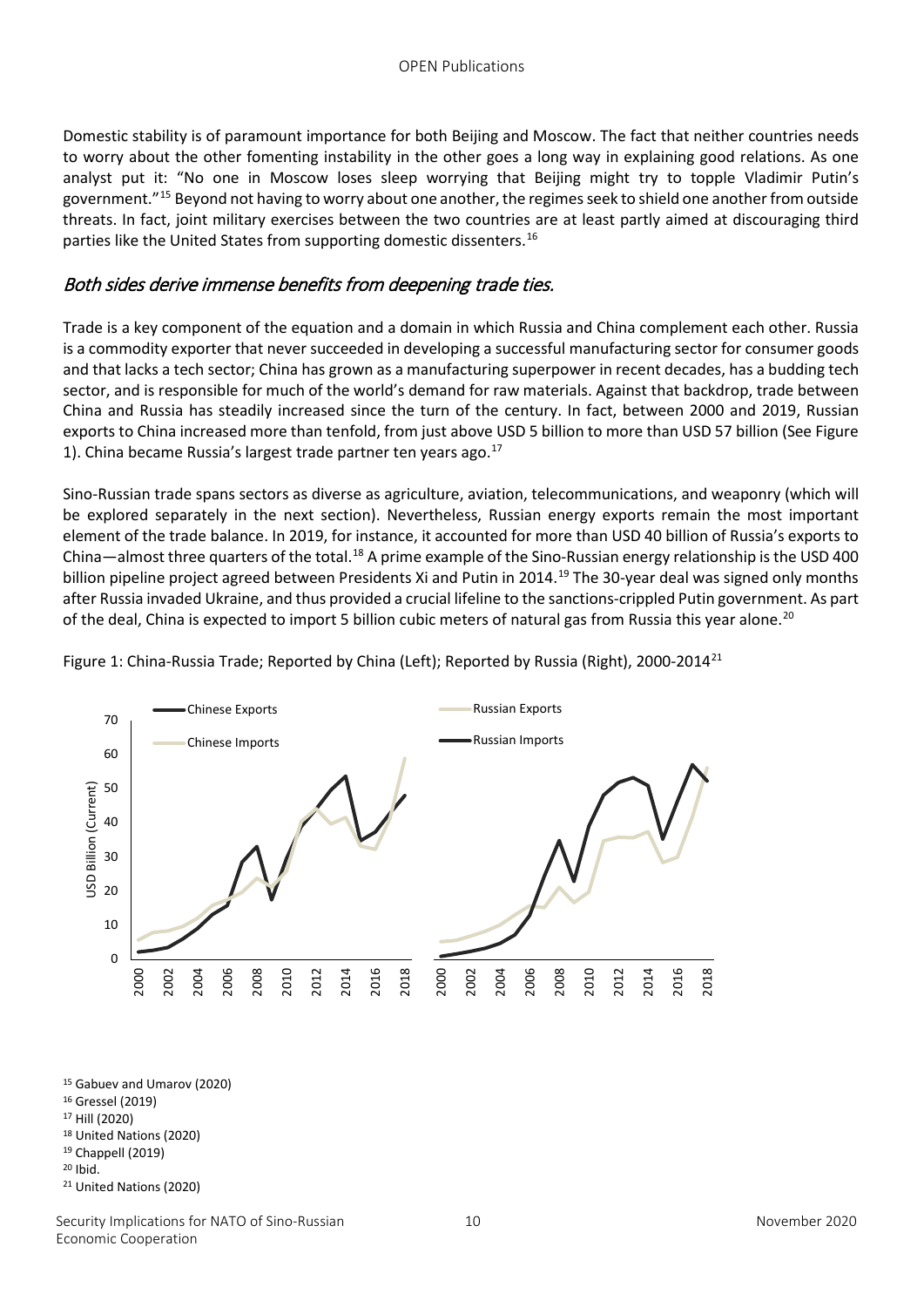## <span id="page-10-0"></span>Beyond trade, net Chinese capital flows to Russia benefit both countries.

Foreign direct investment (FDI)—the acquisition of a lasting interest of 10 percent or more in a foreign enterprise— makes up a substantial share of capital flows from China to Russia (see Figure 2).<sup>[22](#page-10-1)</sup> They have steadily increased since 2003, the year Beijing began systematically publishing outward FDI statistics. It peaked in 2015, partly due to Chinese state-owned petroleum giant Sinopec's acquisition of a 10 percent share of Russian petrochemicals firm Sibur for USD 1.3 billion.<sup>[23](#page-10-2)</sup> The importance of Chinese FDI to Russia for Beijing and Moscow is deeply uneven. While FDI to Russia only represents a minute slide of Chinese firms' outward investments, China makes up a significant share of Russia's investment inflows.



Figure 2: Chinese Foreign Direct Investment Flows to Russia, 2003-2018[24](#page-10-3)

Chinese loans (sometimes referred to as aid) to Russia dwarfs FDI (see Figure 3). In fact, Russia is by far the largest recipient of these loans. Between 2000 and 2014, it was on the receiving end of almost USD 37 billion from Beijing.<sup>[25](#page-10-4)</sup> Pakistan came in second with USD 24 billion and Angola third with USD 17 billion.<sup>[26](#page-10-5)</sup> China committed the bulk of its "aid" to Russia in 2009, predominantly through two lines of credit totalling USD 25 billion channelled via the China Development Bank to Russia's Rosneft and Transneft. The loan agreement, as part of which the former received USD 15 billion and the latter USD 10 billion, also features purchase contracts for 15 million tonnes of oil per year from Russia's East Siberian oilfields over a period of 20 years.<sup>[27](#page-10-6)</sup>

Chinese capital flows to Russia represent a crucial source of funds for cash-strapped Moscow, which saw its foreign reserves dwindle after the dual shock of Western sanctions and dwindling crude prices that came in 2014. That said, they are not out of the ordinary from Beijing's standpoint. China, through policy banks and state-owned enterprises, has increasingly been lending and investing abroad in recent decades to spend its massive trade surplus, export its

<span id="page-10-1"></span><sup>22</sup> Figure 2 does not capture the full picture of Chinese investment in Russia, as the majority (up to 70 percent) of Chinese outward FDI is channelled through Hong Kong or small Caribbean states before reaching its final destination, and is therefore not adequately captured in the data (see Contractor, 2015). This is further complicated by the fact that more than half of Russia's FDI inflows likely comes from offshore havens, the largest share of any major economy's, and is thus difficult to trace (Haberly, 2018). <sup>23</sup> Foy (2018)

<span id="page-10-3"></span><span id="page-10-2"></span><sup>24</sup> China Ministry of Commerce (2020)

<span id="page-10-6"></span><span id="page-10-5"></span><sup>26</sup> There is reason to believe that, at least in the case of Angola, the figure provided by AidData is exaggerated. The China Africa Research Initiative, which engages in cross-verification in its data collection, emphasizing the "official websites of central banks and ministries of finance, Chinese contractors, and personal contacts in China and in African countries", estimates the figure to be closer to USD 19 billion. <sup>27</sup> Paxton and Soldatkin (2009).

<span id="page-10-4"></span><sup>25</sup> AidData (2017)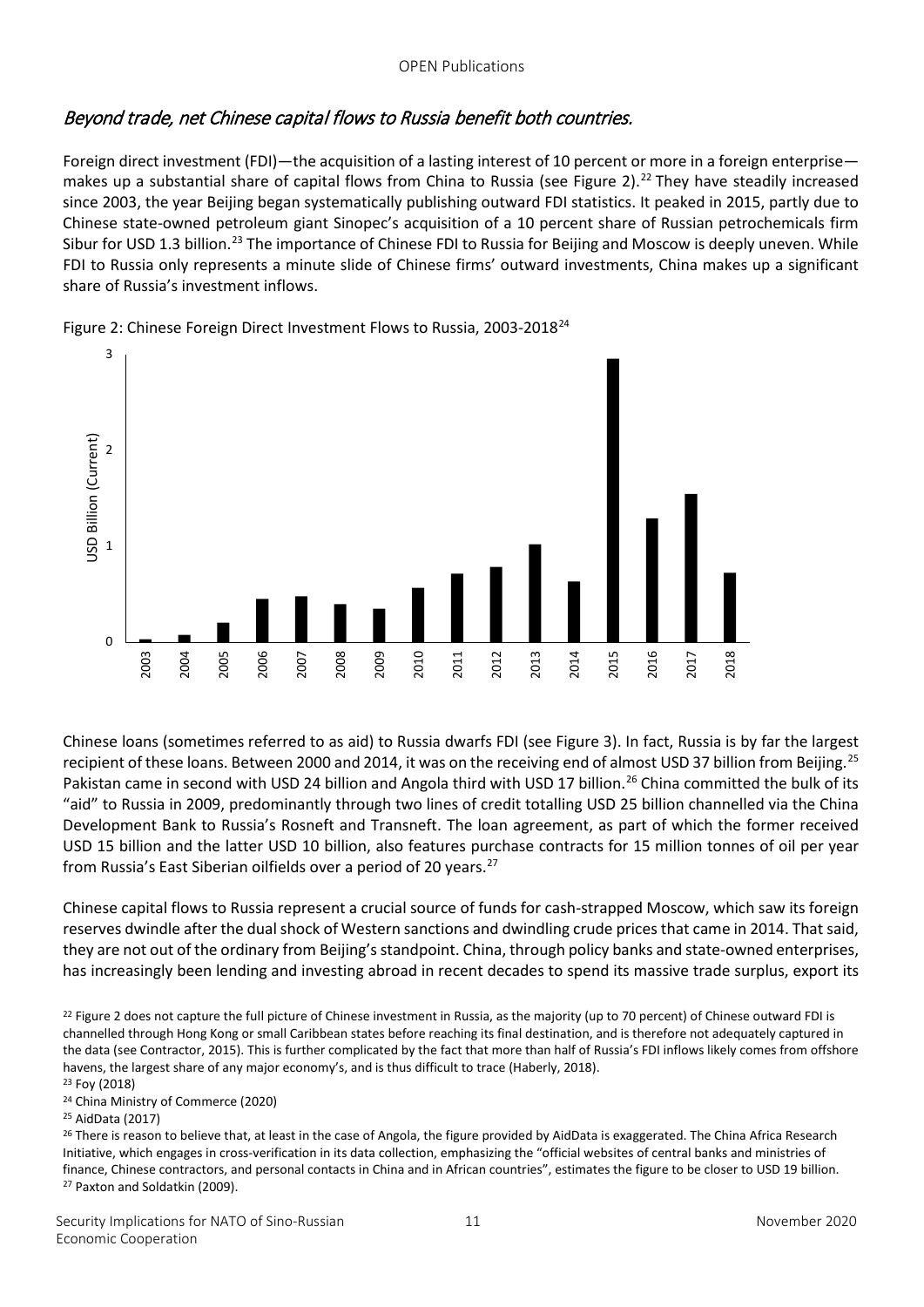#### OPEN Publications

domestic overcapacity, and secure natural resources to fuel economic growth. The sheer quantity of money it is investing abroad paired with its relative lack of experience in doing so is resulting in undue risk on Beijing's balance sheet.<sup>[28](#page-11-1)</sup>



Figure 3: Chinese "Aid" to Russia, 2000-2014[29](#page-11-2)

## <span id="page-11-0"></span>Beijing and Moscow seek greater economic influence and financial independence.

China and Russia both launched ambitious economic programmes in the past decade. China unveiled Xi's flagship Belt and Road Initiative (BRI) in 2013 and, the following year, Russia and a handful of its neighbours agreed on the establishment of the Eurasian Economic Union (EEU). BRI and EEU both aim to facilitate trade and investment, with China and Russia at their respective centres. The success levels of the two countries' programmes mirror their respective economic fortunes—while BRI membership has grown from a few dozen states to almost 150, the EEU has not expanded beyond its original five member-states (Russia, Armenia, Belarus, Kazakhstan, and Kyrgyzstan). Russia's views on the BRI have changed quite drastically since 2013. Moscow initially viewed the project with great scepticism. Eventually, however, it determined that BRI could bring more advantages than disadvantages if managed correctly.<sup>[30](#page-11-3)</sup> Finally, in May 2015, Putin publicly concluded that the EEU and the BRI "complement each other very harmoniously".<sup>[31](#page-11-4)</sup> The two projects now have considerable overlap—all the members of the EEU, besides Russia, have now joined the BRI.

Despite not being a BRI member, Russia has benefitted immensely from the initiative. The Yamal liquefied natural gas (LNG) project, for instance, was essentially saved by the Silk Road Fund (SRF), a special purpose investment vehicle created by Beijing to support the BRI.<sup>[32](#page-11-5)</sup> The project—a strategic priority for Moscow—had been dealt a harsh blow by Western sanctions imposed on one of its investors, the oligarch Gennady Timchenko.<sup>[33](#page-11-6)</sup> In 2015, shortly after the sanctions were enacted, the SRF acquired a 9.9 percent stake in Yamal LNG.<sup>[34](#page-11-7)</sup> Shortly thereafter, Yamal LNG was also able to secure a USD 12 billion loan from Chinese policy banks.<sup>[35](#page-11-8)</sup> Beijing also stands to benefit from the EEU, as the Moscow-led initiative will play an important role in facilitating trade among Asian and European BRI

- <span id="page-11-3"></span><span id="page-11-2"></span><span id="page-11-1"></span><sup>28</sup> See Landry (2018) <sup>29</sup> AidData (2017) <sup>30</sup> Haenle et al. (2019) <sup>31</sup> Kremlin (2015) <sup>32</sup> Yujun et al. (2019)  $33$  Ibid.
- <span id="page-11-7"></span><span id="page-11-6"></span><span id="page-11-5"></span><span id="page-11-4"></span><sup>34</sup> Ibid.
- <span id="page-11-8"></span><sup>35</sup> Ibid.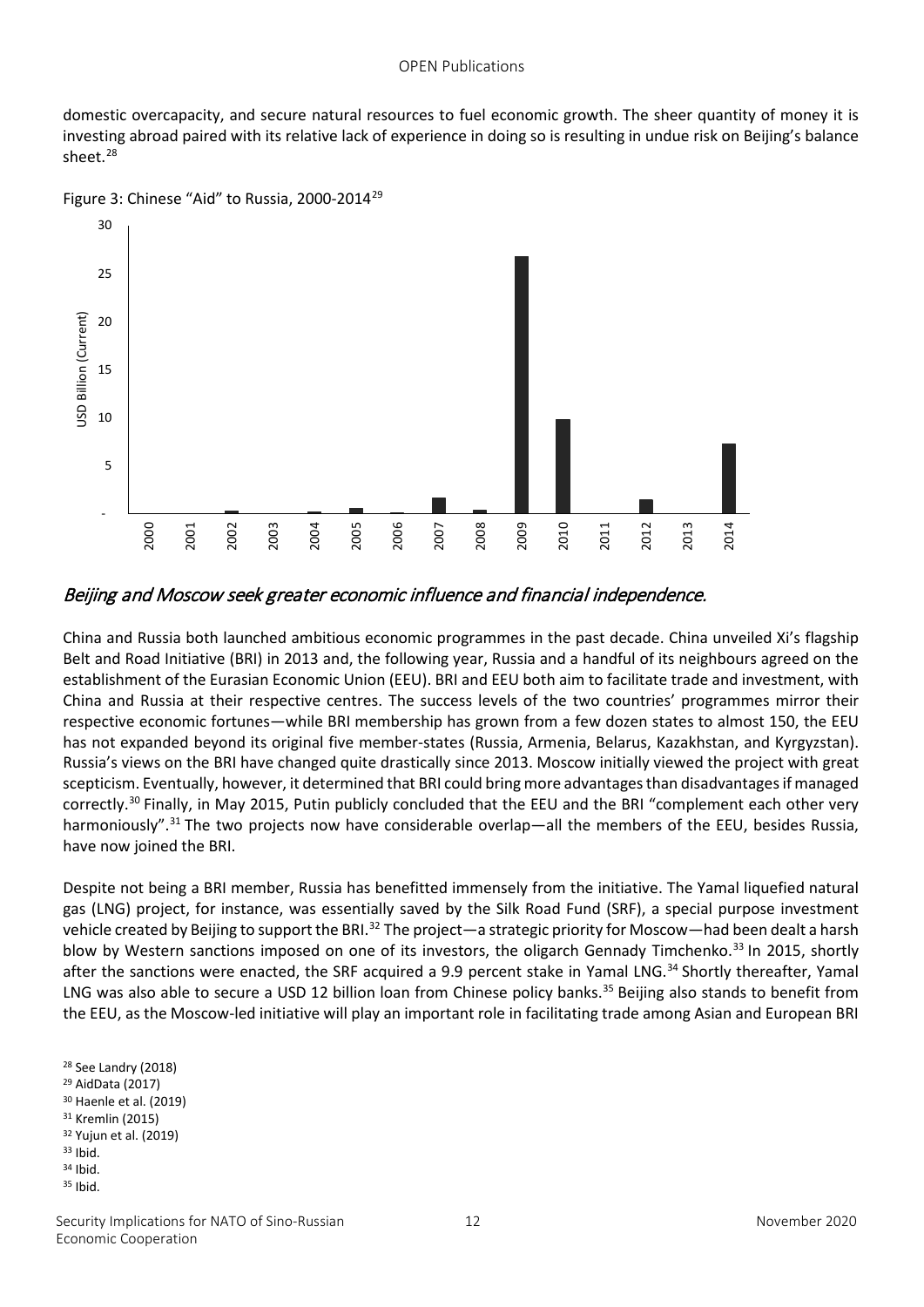members (EEU members have agreed to eliminate customs among themselves, so goods travelling between China and the European Union overland now only need to clear customs twice despite travelling across multiple countries). [36](#page-12-1)

Beyond seeking to build their own trade and investment networks, China and Russia are also trying to increase their independence from the Western banking system.<sup>[37](#page-12-2)</sup> China's Cross-Border Interbank Payment System (CIPS)—an alternative to the Belgium-based Society for Worldwide Interbank Financial Telecommunication (SWIFT)—went live in 2015. In the Spring of 2020, it already had participants in over 90 countries.<sup>[38](#page-12-3)</sup> Shortly after China did so, and as a way to evade the Western sanctions that followed its invasion of Eastern Ukraine, Russia also began developing an alternative to SWIFT.<sup>[39](#page-12-4)</sup> Russia's service, the System for the Transfer of Financial Messages (STFM), processed its first interbank transfer in 2017 and was opened up to members of the Eurasian Economic Union in 2019.<sup>[40](#page-12-5)</sup> According to Russia Today, a mouthpiece of the Kremlin, the plan is for the two systems to become "linked" in the future.<sup>[41](#page-12-6)</sup> Beyond their attempts to circumvent the West's banking architecture, China and Russia have consciously sought to reduce their reliance on the US Dollar in recent years. President Putin talked about increasing the role of the Ruble and the Renminbi in mutual settlements as early as 2015.<sup>[42](#page-12-7)</sup> Since then, the share of the dollar in China-Russia trade settlements has steadily declined.<sup>[43](#page-12-8)</sup> In the first quarter of the year, the share of the dollar dropped below 50 percent for the first time on record.<sup>[44](#page-12-9)</sup> Russia has also increased its redback reserves at the expense of the greenback.<sup>[45](#page-12-10)</sup> Some analysts have gone as far as referring to this cooperation as a "financial alliance". [46](#page-12-11) This raises questions about the role of Western sanctions—against Russia and China themselves and against third-countries like Iran.

## <span id="page-12-0"></span>Sino-Russian economic ties are heavily tilted in Beijing's favour.

While both China and Russia have determined that close ties are mutually beneficial, significant challenges remain. In Central Asia, for example, disagreement is almost inevitable as Beijing expands its economic footprint while the Kremlin does not want to see its regional hegemon status challenged.<sup>[47](#page-12-12)</sup> Furthermore, deep grievances continue to fester, often fuelled by nationalism in China, about Imperial Russia forcing the Qing Dynasty into "unfair treaties" in the 19<sup>th</sup> century.<sup>[48](#page-12-13)</sup> More importantly, economic ties between China and Russia are heavily tilted in Beijing's favour. This imbalance is likely to become even more pronounced in the future, given the two countries' drastically different economic growth trajectories (see Figure 4).

<span id="page-12-7"></span><span id="page-12-6"></span><span id="page-12-5"></span><span id="page-12-4"></span><span id="page-12-3"></span><span id="page-12-2"></span><span id="page-12-1"></span><sup>36</sup> Ibid. Hillman (2020) <sup>38</sup> Ibid. Reuters (2019) Hillman (2020) Russia Today (2019) Kremlin (2015) Simes (2020) Simes (2020) <sup>45</sup> Ibid. <sup>46</sup> Ibid. Perović and Zogg (2019)

<span id="page-12-13"></span><span id="page-12-12"></span><span id="page-12-11"></span><span id="page-12-10"></span><span id="page-12-9"></span><span id="page-12-8"></span><sup>48</sup> Se[e Denisov](https://carnegie.ru/commentary/60357) (2015) for a concrete example of historic grievance related to the Treaty of Aigun (1858) and current government support.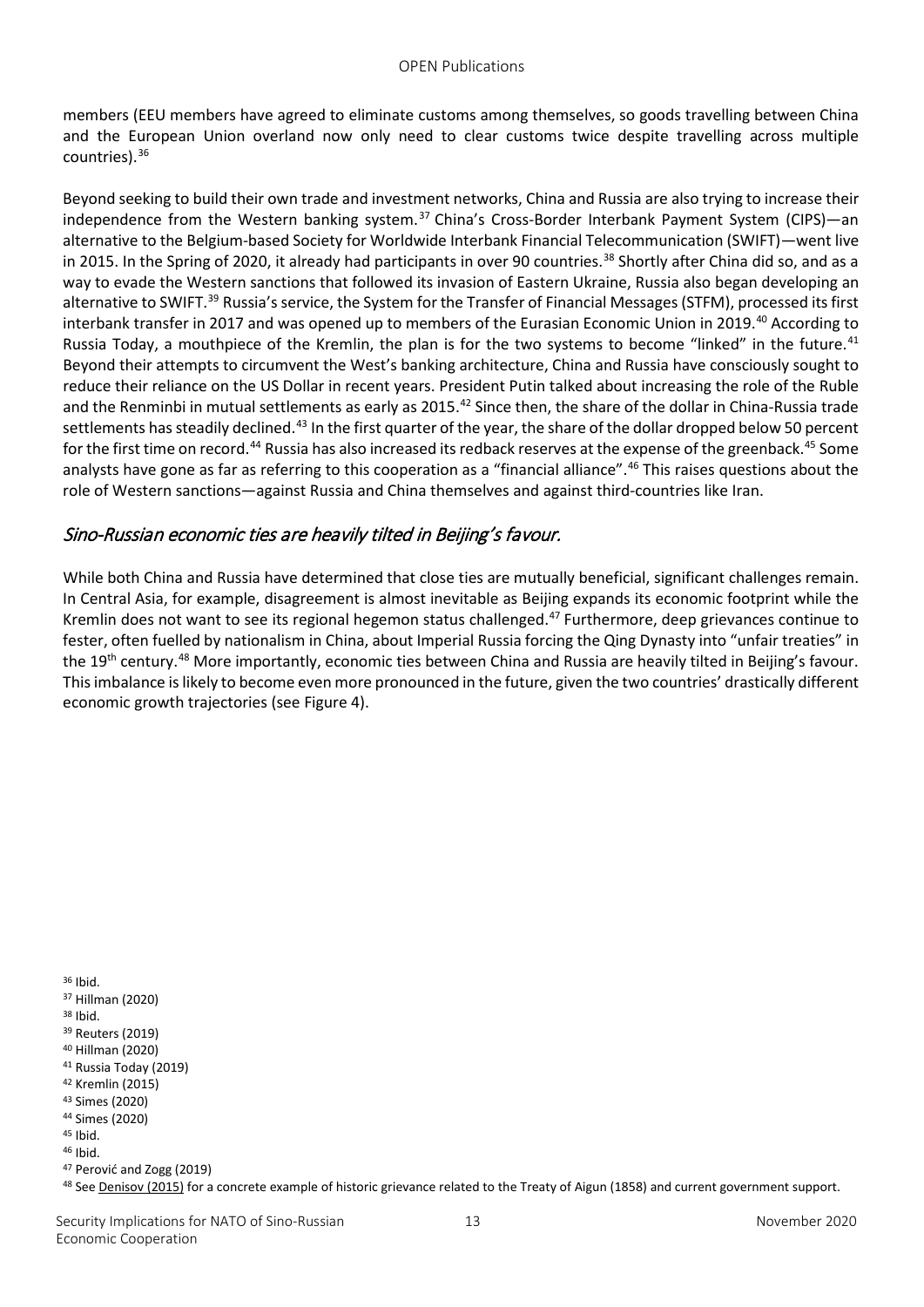



Though they were of roughly equal size in 1990, China's economy is now eight times larger than that of Russia.<sup>[50](#page-13-2)</sup> The asymmetric nature of China and Russia's economic relationship is perhaps as staggering as the difference in their economies. In 2018, more than 12 percent of Russian exports were destined for China, while Russia purchased less than 2 percent of China's exports.<sup>[51](#page-13-3)</sup> Similarly, China's total FDI to Russia totalled USD 725 million in 2018—only 0.5 percent of China's total FDI outflows but roughly 5 percent of Russia's FDI inflows.<sup>[52](#page-13-4)</sup> Finally, Russia's reliance on the largesse of China's policy banks, particularly since 2014, cannot be overstated. This imbalance fuels an inferiority complex in Moscow, worsened by the fact that it was formerly immensely more powerful than Beijing.

Russia's little brother syndrome is the key reason why it continues to abstain from joining the BRI, preferring to "engage with China" on it instead.<sup>[53](#page-13-5)</sup> Moscow wants to be seen as Beijing's equal, not its junior partner, and has gone to great lengths to avoid that perception. Since Moscow wants Chinese money but not Chinese control, it has pushed for joint ventures in which it maintains control.<sup>[54](#page-13-6)</sup> To try to maintain "symbolic parity" with China, Russia has gone as far as proposing a Eurasian Economic Partnership (EEP), a vague initiative that would include China, EEU members, and even Association of Southeast Asian Nations (ASEAN) states. [55](#page-13-7) The EEP appears to be little more than a vanity project. Finally, Moscow has sought to limit the influx of Chinese workers in Russia.<sup>[56](#page-13-8)</sup>

## <span id="page-13-0"></span>China and Russia's divergent economic trajectories extend to their military spending.

Military spending hinges on economic performance. While Russia's military spending as a share of GDP spiked in the past decade, and especially in the years that followed its invasion of Eastern Ukraine, it has stagnated in absolute terms as a result of its poor economic performance (see Figure 5). In other words, Russia's military spending is hamstrung by the fact that its economy contracted by more than 25 percent between 2013 and 2019—and is expected to contract by a further 6 percent in 2020.<sup>[57](#page-13-9)</sup> On the other hand, while official Chinese military spending

<span id="page-13-3"></span><span id="page-13-2"></span><span id="page-13-1"></span> World Bank (2020) <sup>50</sup> Ibid. United Nations (2020) United Nations Conference on Trade and Development (2020) Yujun et al. (2019) Haenle et al. (2019)

<span id="page-13-7"></span><span id="page-13-6"></span><span id="page-13-5"></span><span id="page-13-4"></span><sup>55</sup> Ibid.

<span id="page-13-8"></span><sup>56</sup> Ibid.

<span id="page-13-9"></span><sup>57</sup> World Bank, 2020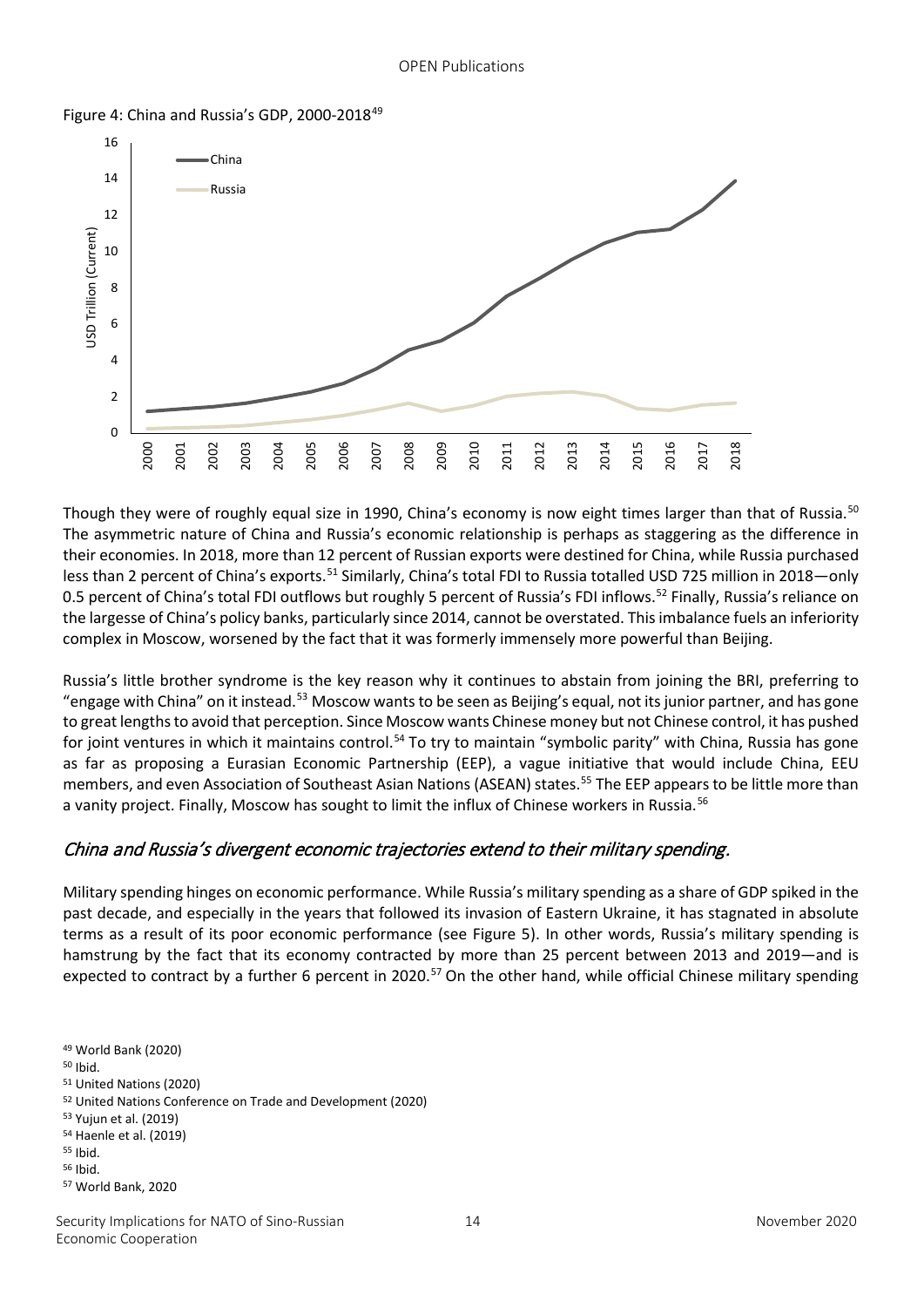figures—which are widely viewed as underestimates<sup>[58](#page-14-1)</sup>—hover at around two percent of GDP, it has increased almost exponentially in recent decades as a result of economic growth (see Figure 6). In fact, in absolute terms, the PLA's budget increased almost 24-fold between 1989 and 2019 alone.<sup>59</sup>



Figure 5: China and Russia Military Spending, 2000-2018; Share of GDP (Left); Absolute (Right)<sup>[60](#page-14-3)</sup>

#### <span id="page-14-0"></span>Beijing's position as an economic patron to Moscow does not (yet) extend to military ties.

Beijing and Moscow's defence cooperation is intrinsically linked to their economic relationship. While Moscow's energy exports are of strategic importance to Beijing, Chinese energy demand represents a lifeline to Moscow. Furthermore, China is vastly better positioned than Russia in virtually all other spheres of their bilateral trade ties perhaps with the arms trade as the sole exception. Critical components of China's defence capacities are sourced from Russia. Beijing "has relied on imports from Russia to bolster its air combat, air defence, anti-ship, and anti-submarine capabilities".<sup>[61](#page-14-4)</sup> Moscow has provided it with fighter jets, air defence systems, and much more.<sup>[62](#page-14-5)</sup> Russia, on the other hand, has been able to get access to technology through China that it has previously sourced from the West.<sup>[63](#page-14-6)</sup> Finally, China and Russia have increased their technology cooperation in areas like "fifth-generation telecommunications, artificial intelligence, biotechnology and the digital economy". [64](#page-14-7) Many of these technologies are dual-use, with both commercial and military value.<sup>[65](#page-14-8)</sup> While the absolute value of Russian arms exports to China has decreased in recent decades—see Figure 6—the Kremlin can use defence cooperation in order to try to balance the wider economic relationship—at least somewhat. $^{66}$  $^{66}$  $^{66}$ 

<span id="page-14-1"></span>58 See, for instance, the 2015 report by China Power titled "What Does China Really Spend on its Military?", which compares official reported military spending with various estimates.

- <span id="page-14-2"></span>World Bank (2020)
- <span id="page-14-3"></span>Ibid.
- <span id="page-14-4"></span>Kendall-Taylor et al. (2020)
- <span id="page-14-5"></span>Simes (2019)
- <span id="page-14-6"></span>Ibid.
- <span id="page-14-7"></span>Bendett and Kania (2019)
- <span id="page-14-8"></span>Ibid.

<span id="page-14-9"></span>Trenin (2019)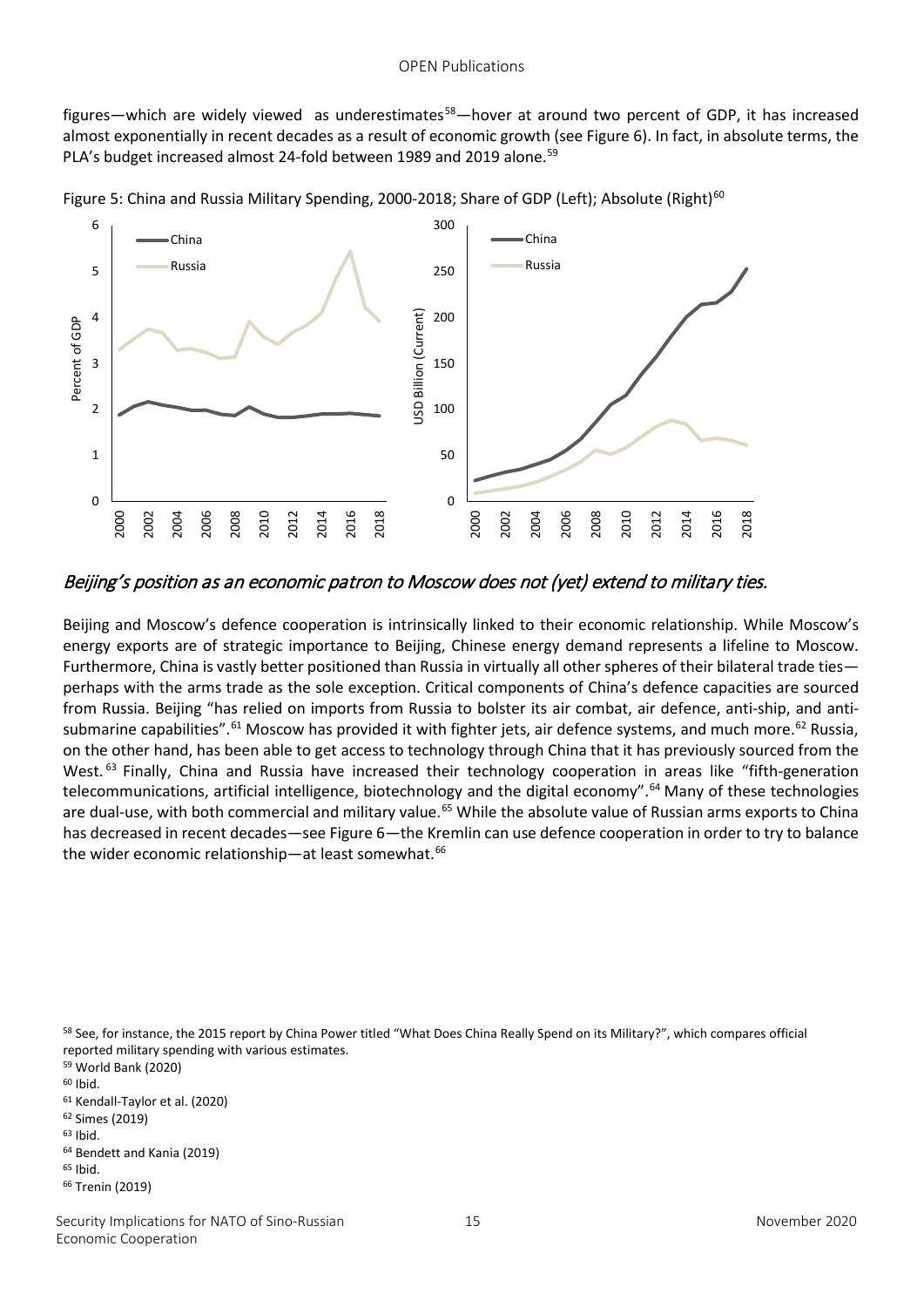#### OPEN Publications



#### Figure 6: Russian Arms Exports to China, 2000-2019<sup>[67](#page-15-1)</sup>

<span id="page-15-0"></span>Given their growth trajectories, China's economic superiority over Russia will likely extend to the defence sector soon, if it does not already. In fact, according to an estimate by the Stockholm International Peace Research Institute (SIPRI), China has overtaken Russia to become the world's second-biggest arms producer.<sup>68</sup> Furthermore, Beijing will become less dependent on Moscow's arms as its military capacity grows, not least by copying the Russian technology it purchases.<sup>[69](#page-15-3)</sup> As Weitz puts it: "In recent years (…) China has largely stopped buying complete weapons systems from Russia, primarily because the Chinese defence industry can now match Soviet-era technologies, while Russia refuses to sell China its most advanced weapons."[70](#page-15-4) And as China's power vis-à-vis Russia grows, it will grow more assertive.<sup>[71](#page-15-5)</sup> When that happens, Moscow will have a much more difficult time presenting the relationship as anything even close to a partnership of equals.

<span id="page-15-3"></span><span id="page-15-2"></span><span id="page-15-1"></span> Stockholm International Peace Research Institute. (2020) Reuters (2020) Hillman (2020) Weitz (2010) Hillman (2020)

<span id="page-15-5"></span><span id="page-15-4"></span>Security Implications for NATO of Sino-Russian Economic Cooperation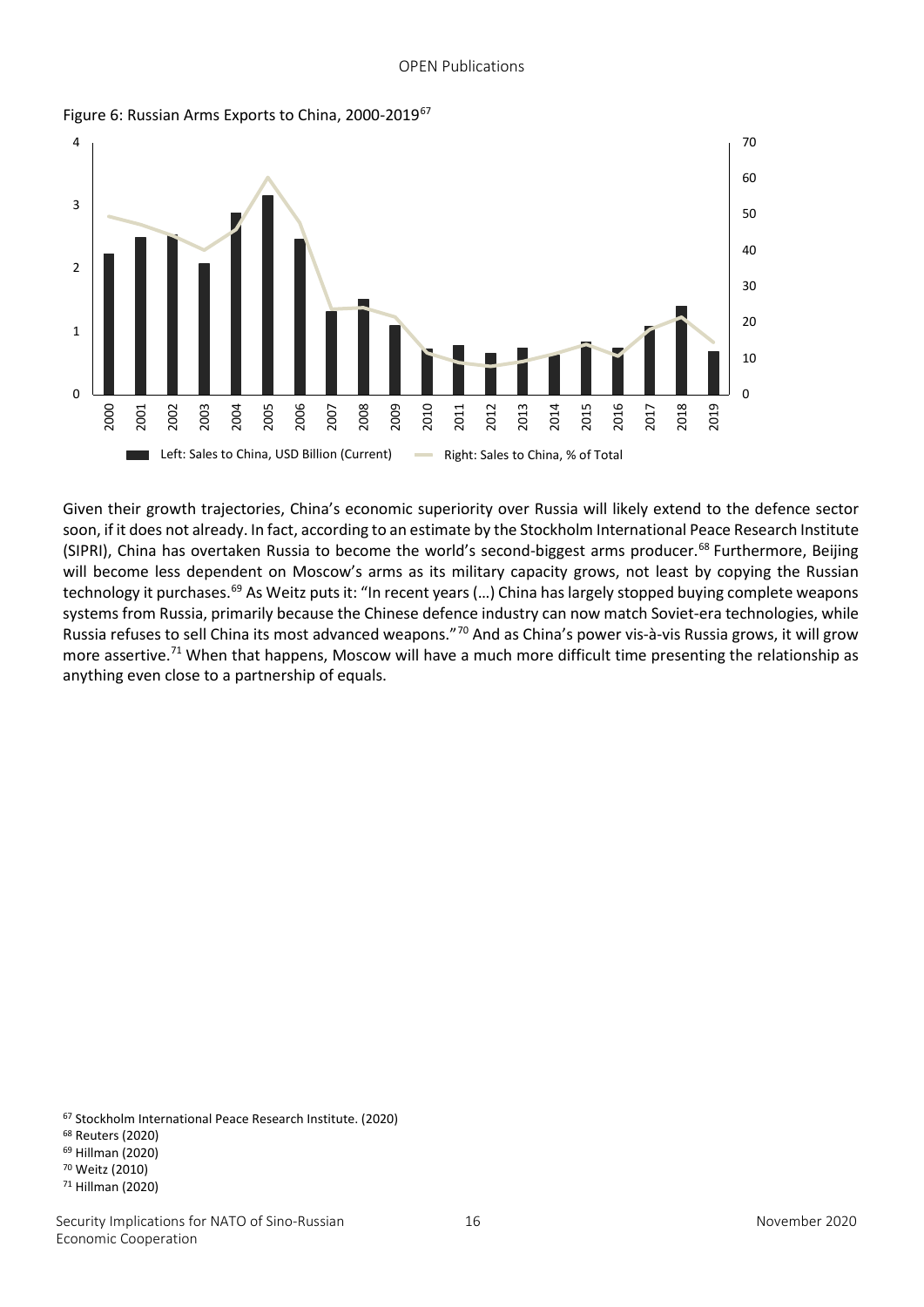# **Security Implications and Recommendations for NATO**

Military spending, which is largely driven by economic output, is only one component of capacity—training is another and, in the case of joint-exercises, one that can act as a force multiplier. In recent decades, military cooperation between Beijing and Moscow has extended beyond arms sales and technology transfers. The Russian Armed Forces and the People's Liberation Army (PLA) started conducting joint exercises in the early 2000s.<sup>72</sup> More recently, the two militaries have conducted joint exercises in the Mediterranean (2015),<sup>[73](#page-16-2)</sup> the Baltic Sea (2017),<sup>[74](#page-16-3)</sup> and off the coast of South Africa (2019).<sup>[75](#page-16-4)</sup> In 2018, the PLA participated in Vostok-2018, Russia's largest military exercise since the end of the Cold War.<sup>[76](#page-16-5)</sup> Beyond joint military exercises, Beijing and Moscow are also working on "techniques for improved censorship and surveillance and increasingly coordinating on approaches to governance that justify and promote their preferred approach of cyber sovereignty and internet management, to other countries and through international standards and other institutions", in what has been called a form of "authoritarian innovation"[.77](#page-16-6)

The economic relationship between Russia and China has obvious security implications for NATO, as it amplifies the power of two authoritarian regimes that oppose NATO's values and interests. However, the consequences for NATO of these economic ties are not all apparent—while some are direct, others are indirect and may only become apparent in the future. The direct implications are readily apparent and potential quite severe. The two powers are increasing expanding their military capacity through the trade and common development of relevant equipment. That is especially relevant for Russia, which has struggled to keep pace with technological innovation<sup>[78](#page-16-7)</sup> and faces difficulties sourcing components from the West.<sup>[79](#page-16-8)</sup> The indirect security implications, though not immediately clear, are perhaps even more worrying. Sino-Russian trade reduces the effectiveness of sanctions against Russia by providing it with a lifeline. That makes it more difficult for NATO members to punish Russia's belligerence while also providing Russia with much-needed cash it can spend on military equipment. More generally, economic cooperation is the foundation of Sino-Russian rapprochement, which is fuelling a weakening of the liberal international order responsible for the unprecedented levels of peace observed in much of the world in the past 75 years.

The exact nature of the challenge posed by greater Sino-Russian economic cooperation differs for different NATO members. From the United States' standpoint, the main security consideration is an acceleration of China's rise as a military competitor. For Central European NATO members, the larger concern is undoubtedly the strengthening of Russia as a result of this cooperation. While the economic coupling of China and Russia is a concern for NATO, the alliance's response options, unlike those of individual NATO members, are relatively limited. That said, some do exist.

## <span id="page-16-0"></span>Learn to live with the Russian-Chinese partnership.

Some analysts (and political leaders) believe that NATO should be willing to make concessions to the Kremlin in order to try to dissuade it from seeking even closer ties to China. Proponents of this view believe that China represents a greater long-term threat to NATO than Russia and that Moscow can be turned against Beijing in ways that would make the alliance safer. Neither can be assumed. While China is poised to become a greater security threat as grows more powerful, Russia will remain the greatest threat to many NATO members for the foreseeable future. It is also not clear that any concessions made to the Kremlin would actually motivate it to change course. Russia has a core interest in cordial relations with China—a fast-growing economic giant with which it shares a 4,200-

<span id="page-16-8"></span><span id="page-16-7"></span><span id="page-16-6"></span><span id="page-16-5"></span><span id="page-16-4"></span><span id="page-16-3"></span><span id="page-16-2"></span><span id="page-16-1"></span> Weitz (2015) Stanzel (2019) <sup>74</sup> Ibid. Panda (2019) Gabuev (2018) <sup>77</sup> Ibid. Grady (2017) Gressel (2020)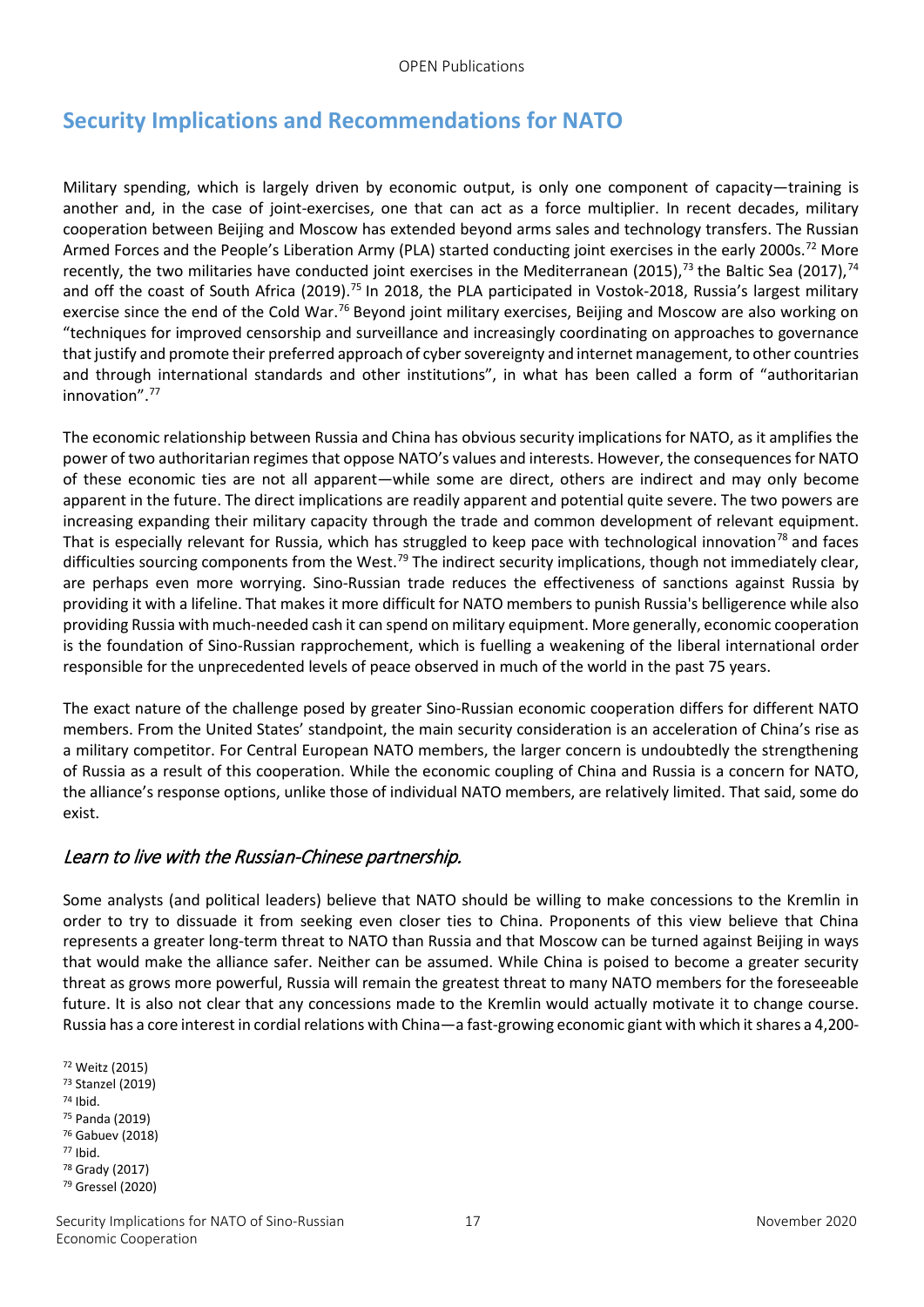kilometres-long border. More importantly for Russian foreign policy considerations, China has no interest in threatening the survival of the Putin regime. Even modest changes in Moscow's positioning towards Beijing would likely come at a steep price, particularly to Europeans, for whom Moscow poses the greatest threat anyway. It would also likely achieve little. Though Russian energy exports have strategic importance for Beijing, Moscow has little leverage—energy dependence goes both ways. Beyond that, China is increasingly self-reliant when it comes to security, which means that even a (highly unlikely) change in Russia's stance towards China might not do much to change Beijing's behaviour. Rather, NATO needs to learn to live with the Sino-Russian rapprochement. The first step in doing so is to recognize the relationship for what it is—and what it is not. It is not an alliance, but a cooperation of convenience based on a few overlapping interests. NATO will have to—and can—live with that. It is not primarily a military threat. Neither side ultimately has an interest in getting embroiled in the others' conflicts. China lacks the capacity to project power in Europe and the appetite to do so. Moscow has no interest in a realignment of forces towards the East and South China Seas. NATO leaders should refrain from talking about China and Russia as if they were a single bloc or even an alliance as it mischaracterizes the relationship and risks empowering Moscow and Beijing.

## <span id="page-17-0"></span>Reduce the value and external reach of Russian-Chinese cooperation.

NATO members can make Sino-Russian cooperation more costly and less fruitful. To that end, they should highlight differences between Moscow and Beijing whenever possible. Exploiting disagreements is only possible if you have an accurate understanding of the thinking of decision-makers in the Kremlin and Zhongnanhai.<sup>[80](#page-17-2)</sup> Intelligence is supremely important. Furthermore, the alliance should focus on three things. NATO should find a response to Sino-Russian trade and cooperation in technologically advanced fields like advanced telecommunications and artificial intelligence.<sup>81</sup> The alliance and its partners need to monitor and understand the exact nature of the cooperation and devise effective responses. NATO members can work together "on export controls, screening of investment and restrictions against collaborations with military-linked or otherwise problematic institutions in China and Russia". <sup>[82](#page-17-4)</sup> Importantly, NATO democracies and like-minded allies in Asia and elsewhere should attempt to "promulgate norms and ethical frameworks for the use of next-generation technologies, particularly AI, that are consistent with liberal values and democratic governance".<sup>[83](#page-17-5)</sup> Beyond that, NATO members should aim to make it more difficult for Russia and China to convince others to explore alternatives to both the liberal political order and the Western financial system. For the former, heralding the advantages of a liberal world order for widespread economic prosperity and political liberty is key, but it must be complemented by productive and respectful engagement and renewed commitments to making capital and technology transfers possible and attainable. To achieve the latter, NATO members need to recalibrate the way they use economic sanctions, as sanctions overreach risks generating support for alternative payment systems dominated by China or Russia as opposed to the West.<sup>[84](#page-17-6)</sup>

<span id="page-17-3"></span><span id="page-17-2"></span><span id="page-17-1"></span><sup>80</sup> Bendett and Kania (2019) <sup>81</sup> Ibid. <sup>82</sup> Ibid.

<span id="page-17-6"></span><span id="page-17-5"></span><span id="page-17-4"></span><sup>83</sup> Ibid. <sup>84</sup> Hillman (2020)

Security Implications for NATO of Sino-Russian Economic Cooperation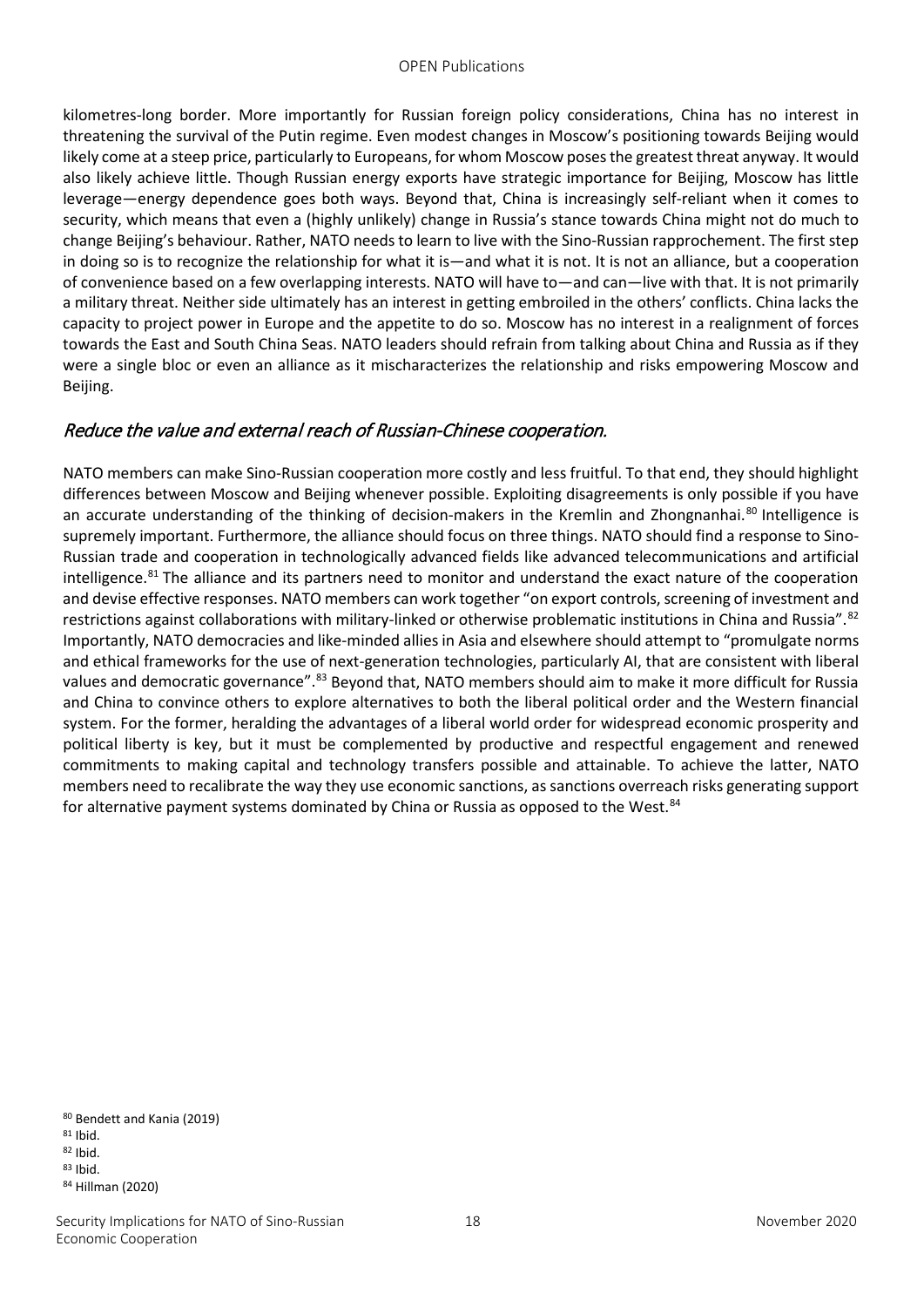# **Conclusion**

Russia and China have a troubled history, but they have grown much closer over the last few decades. This trend accelerated as Russia became increasingly isolated following its invasion of Ukraine. The biting sanctions imposed by western countries, paired with the lifeline it received from Beijing, has made Russia increasingly reliant on Beijing economically. Against this backdrop, and concerns about increasing Chinese influence in Central Asia, the Kremlin was initially reluctant to engage with China's Belt and Road Initiative. But it now sees it as an opportunity to spur economic activity and employment.<sup>[85](#page-18-0)</sup> That said, a potential economic boost from BRI is not enough to sustain economic growth in Russia—this necessitates good relations with Europe. An economic overreliance on Beijing at the expense of Europe places the Kremlin in a situation of dependency it would rather avoid.

The COVID-19 pandemic is set to deepen many of the challenges to the Sino-Russian relationship described above. The pandemic initially increased tensions. Russia closed its border to China as early as January, two months before it did the same to Europe.<sup>86</sup> The Russian government went as far as targeting Chinese nationals directly in its fight against COVID-19, which sparked outrage in China.<sup>[87](#page-18-2)</sup> It currently appears likely that China will recover from COVID-19 faster than any other major economy. Russia, meanwhile, will be reeling from the pandemic for a long time. Moscow will likely have to lean on China even more than it has in recent years to stabilize its economy.<sup>[88](#page-18-3)</sup> That, in turn, will make a lopsided relationship even more unbalanced.

How should NATO react? Increased Sino-Russian co-operation and co-dependency has direct security implications for NATO. However, the alliance, as opposed to its individual members, has limited means to respond, as this is primarily an economic and political—not a military—challenge. Nevertheless, there are a few things NATO can, and should, do. NATO needs to recognize Sino-Russian cooperation for what it is: not an alliance but a partnership between two regimes with limited common interests. As Sino-Russian ties grow closer, more disagreements will come to the fore. As China becomes more powerful, Moscow will find the facade of equality in their relationship more difficult to maintain. It will become apparent that the tsar has no clothes. It is futile For NATO to try to cause a split between Russia and China because Moscow will seek to maintain good relations with Beijing regardless of NATO's policies. Furthermore, given Russia's little brother syndrome, any NATO policy that paints them as equals might backfire by giving the Kremlin domestic political cover for further rapprochement. Instead, NATO should concentrate on trying to reduce the value both sides derive from their partnership. To do so, NATO members must carefully monitor Sino-Russian technological cooperation and make it more difficult for them to trade key technologies.[89](#page-18-4) NATO members can also make it more difficult for China and Russia to convince third countries to work with them to undermine the Western-dominated international order—for example, by making clear the advantages of a liberal world order, by engaging them in equal terms, and by making capital and technology transfers possible and attainable. Lastly, NATO members will need to find some degree of alignment on China. Otherwise, alliance cohesion will suffer drastically in the years to come.

<span id="page-18-0"></span><sup>85</sup> Haenle et al. (2019)

<span id="page-18-1"></span><sup>86</sup> Ibid.

<span id="page-18-2"></span><sup>87</sup> Ibid.

<span id="page-18-3"></span><sup>88</sup> Gabuev (2020)

<span id="page-18-4"></span><sup>89</sup> Bendett and Kania (2019)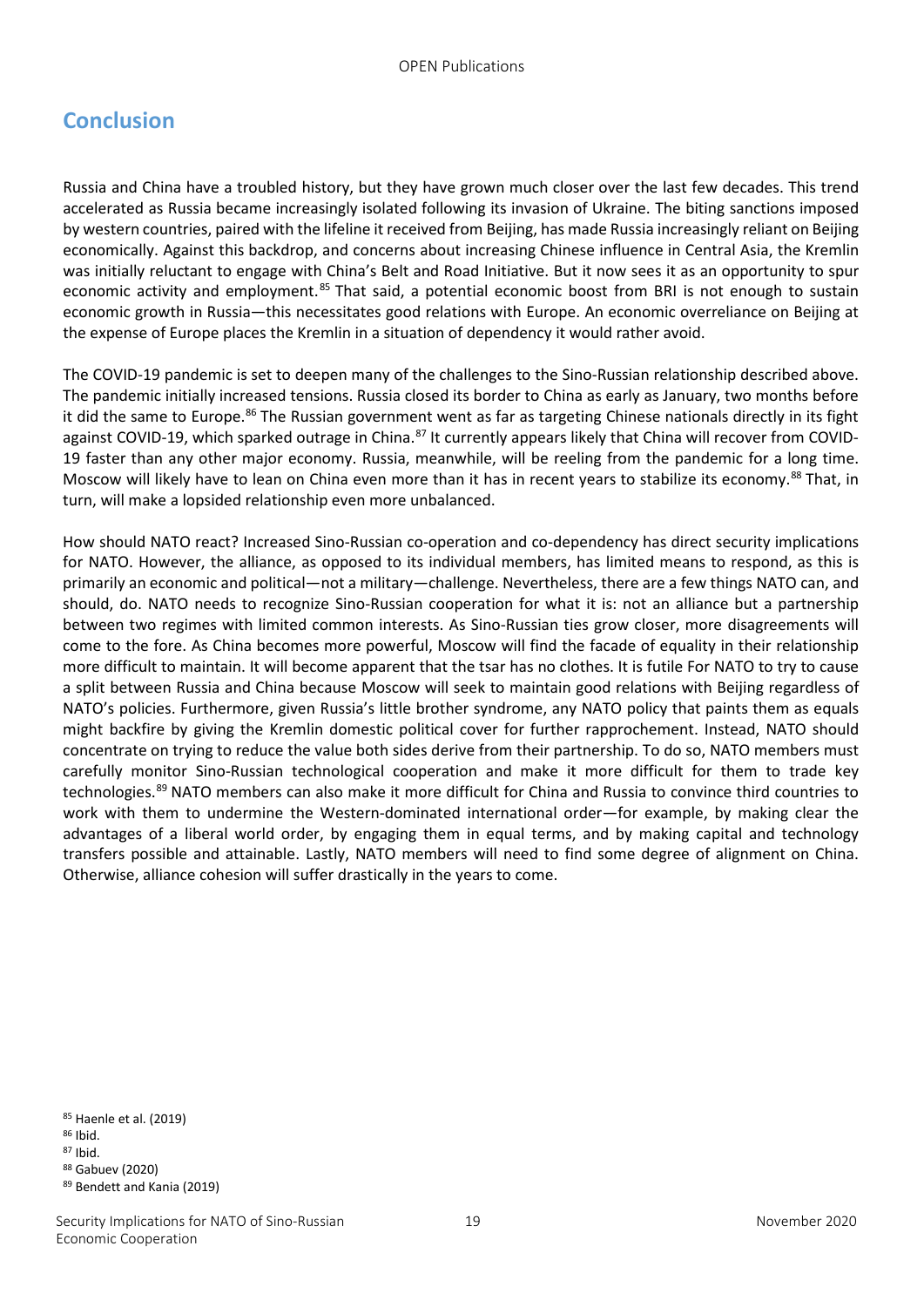## <span id="page-19-0"></span>**References**

AidData. 2017. *Global Chinese Official Finance Dataset, Version 1.0.* Retrieved from: <http://aiddata.org/data/chinese-global-official-finance-dataset>

Bendett, S. and Kania, E. (2019). *A New Sino-Russian High-Tech Partnership.* Australian Strategic Policy Institute. Retrieved from[: https://www.aspi.org.au/report/new-sino-russian-high-tech-partnership](https://www.aspi.org.au/report/new-sino-russian-high-tech-partnership)

Bloomberg. (2018). *China, Russia Cementing Rising Eastern Bloc as Trump Rattles G-7.* Retrieved from: [https://www.bloomberg.com/news/articles/2018-06-10/china-russia-solidify-growing-eastern-bloc-as-trump](https://www.bloomberg.com/news/articles/2018-06-10/china-russia-solidify-growing-eastern-bloc-as-trump-rattles-g-7)[rattles-g-7](https://www.bloomberg.com/news/articles/2018-06-10/china-russia-solidify-growing-eastern-bloc-as-trump-rattles-g-7)

Chappell, B. (2019). *Russia Begins Sending Natural Gas To China As Putin And Xi Open New Pipeline.* National Public Radio. Retrieved from[: https://www.npr.org/2019/12/02/784171826/russia-begins-sending-natural-gas-to](https://www.npr.org/2019/12/02/784171826/russia-begins-sending-natural-gas-to-china-through-new-pipeline)[china-through-new-pipeline](https://www.npr.org/2019/12/02/784171826/russia-begins-sending-natural-gas-to-china-through-new-pipeline)

China Power. (2015). *What Does China Really Spend on its Military?* Retrieved from: <https://chinapower.csis.org/military-spending/>

Contractor, F. (2015). *Seeking Safety Abroad: Hidden Story in China's FDI Statistics.* YaleGlobal Online. Retrieved from[: https://yaleglobal.yale.edu/content/seeking-safety-abroad-hidden-story-chinas-fdi-statistics](https://yaleglobal.yale.edu/content/seeking-safety-abroad-hidden-story-chinas-fdi-statistics)

Dash, M. (2012). *Khrushchev in Water Wings: On Mao, Humiliation and the Sino-Soviet Split.* Smithsonian Magazine. Retrieved from: [https://www.smithsonianmag.com/history/khrushchev-in-water-wings-on-mao](https://www.smithsonianmag.com/history/khrushchev-in-water-wings-on-mao-humiliation-and-the-sino-soviet-split-80852370/)[humiliation-and-the-sino-soviet-split-80852370/](https://www.smithsonianmag.com/history/khrushchev-in-water-wings-on-mao-humiliation-and-the-sino-soviet-split-80852370/)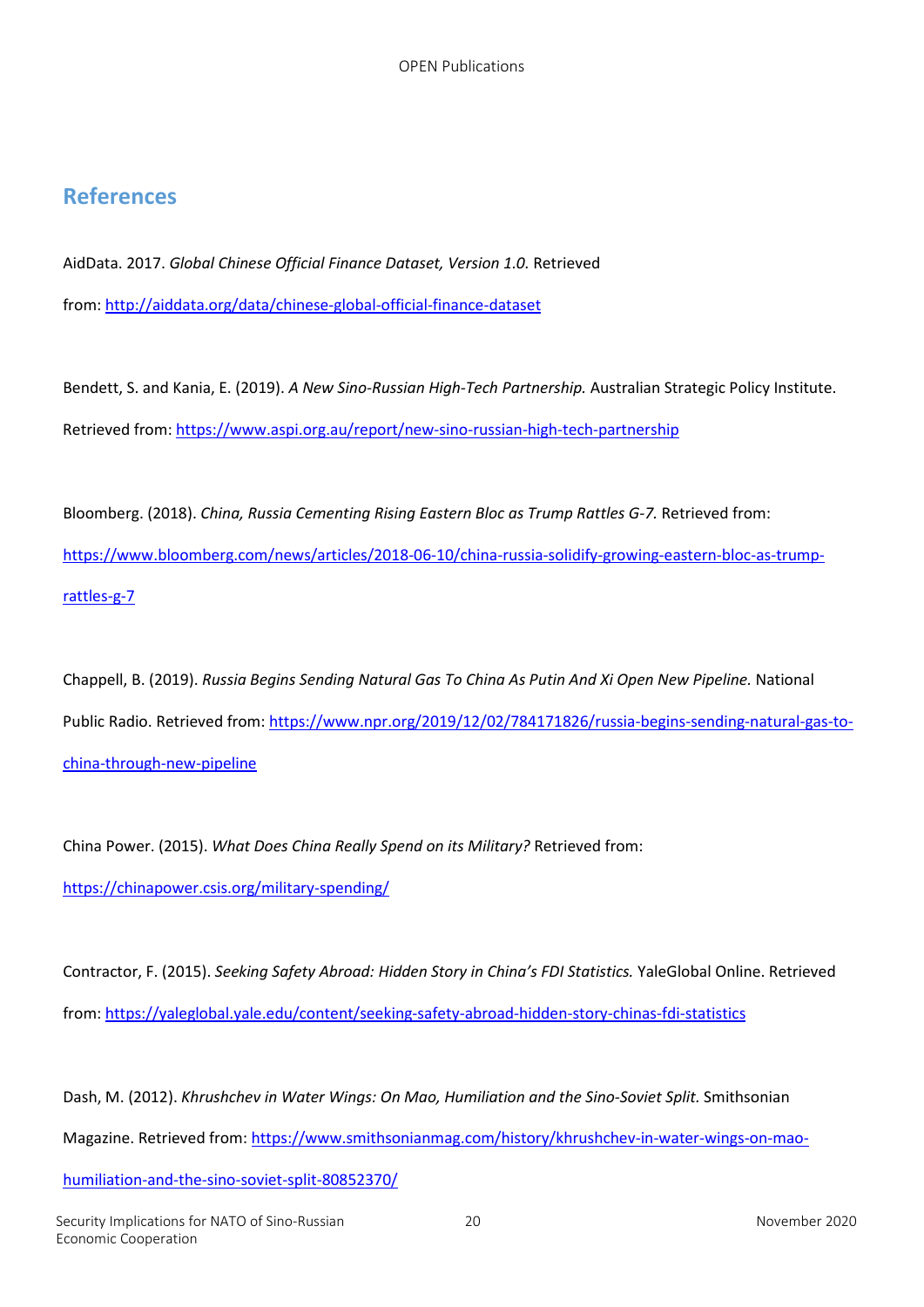Denisov, I. (2015). *Aigun, Russia, and China's "Century of Humiliation".* Carnegie Moscow Center. Retrieved from: <https://carnegie.ru/commentary/60357>

Foy (2018). *Why China's investment Play into Russia May Endure.* Financial Times. Retrieved from: <https://www.ft.com/content/4e556a7a-b69f-11e8-b3ef-799c8613f4a1>

Gabuev, A. (2015*). Eurasian Silk Road Union: Towards a Russia-China Consensus?* The Diplomat. Retrieved from: <https://thediplomat.com/2015/06/eurasian-silk-road-union-towards-a-russia-china-consensus/>

Gabuev, A. (2018). *Why Russia and China Are Strengthening Security Ties.* Carnegie Moscow Center. Retrieved from[: https://carnegie.ru/2018/09/24/why-russia-and-china-are-strengthening-security-ties-pub-77333](https://carnegie.ru/2018/09/24/why-russia-and-china-are-strengthening-security-ties-pub-77333)

Gabuev, A. (2019). *How China Became Russia's Most Important Partner.* Carnegie Moscow Center. Retrieved from: <https://carnegie.ru/2019/09/29/how-china-became-russia-s-most-important-partner-pub-79948>

Gabuev, A. (2020). *The Pandemic Could Tighten China's Grip on Eurasia.* Carnegie Moscow Center. Retrieved from: <https://carnegie.ru/2020/04/24/pandemic-could-tighten-china-s-grip-on-eurasia-pub-81635>

Gabuev, A. and Umarov, T. (2020). *Will the Pandemic Increase Russia's Economic Dependence on China?* Carnegie Moscow Center. Retrieved from: [https://carnegie.ru/2020/07/08/will-pandemic-increase-russia-s-economic](https://carnegie.ru/2020/07/08/will-pandemic-increase-russia-s-economic-dependence-on-china-pub-81893)[dependence-on-china-pub-81893](https://carnegie.ru/2020/07/08/will-pandemic-increase-russia-s-economic-dependence-on-china-pub-81893)

Grady, J. (2017). Expert: Russian Military Industrial Complex Struggling to Develop New Technology. United States Naval Institute. Retrieved from:<https://news.usni.org/2017/06/20/26350>

Gressel, G. (2019). *The Authoritarian Entente: Sino-Russian Security Cooperation.* European Council on Foreign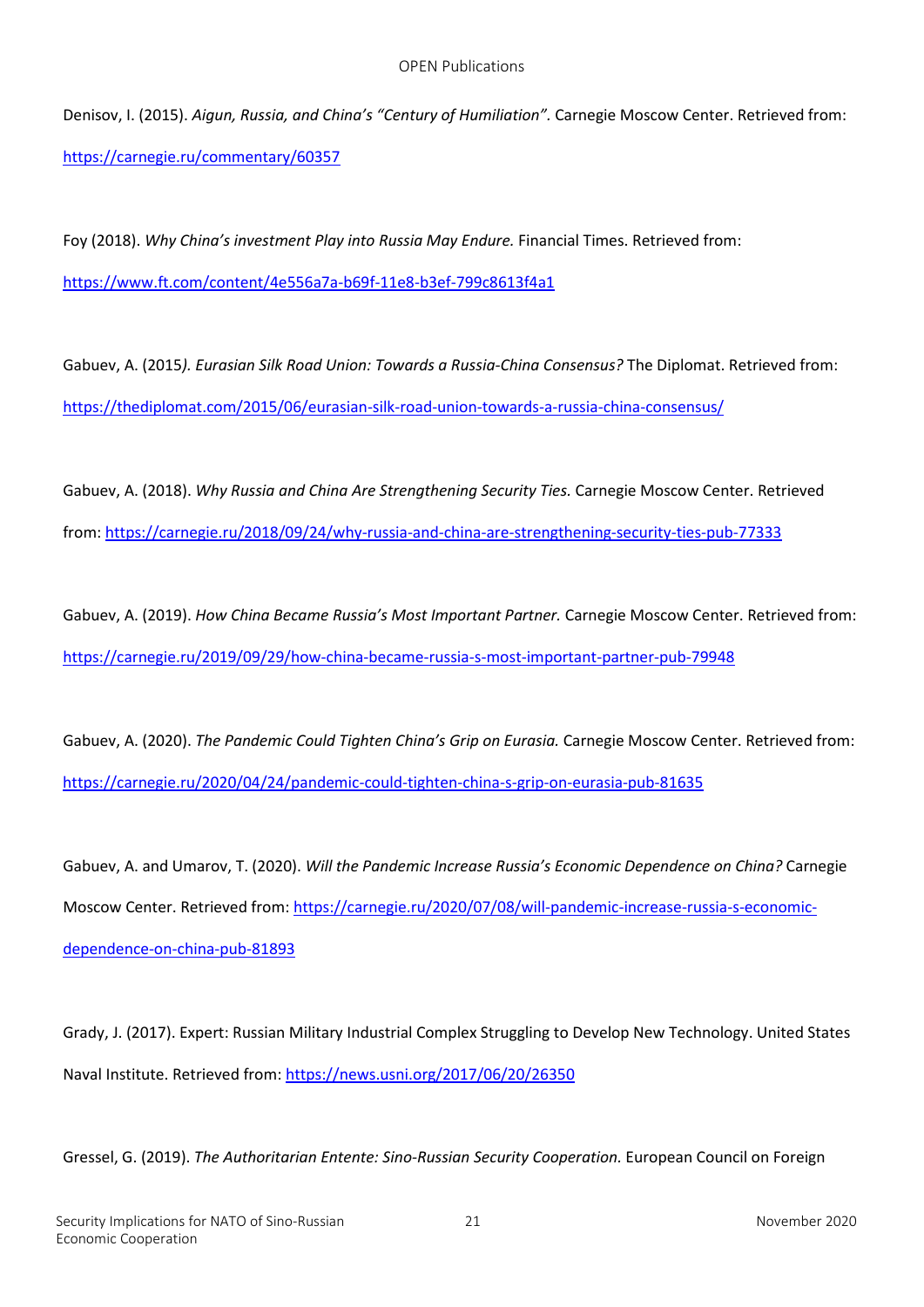Relations. Retrieved from:

[https://www.ecfr.eu/article/commentary\\_the\\_authoritarian\\_entente\\_sino\\_russian\\_security\\_cooperation](https://www.ecfr.eu/article/commentary_the_authoritarian_entente_sino_russian_security_cooperation)

Gressel, G. (2020). *The Sanctions Straitjacket on Russia's Defence Sector.* European Council on Foreign Relations. Retrieved from[: https://www.ecfr.eu/article/commentary\\_the\\_sanctions\\_straitjacket\\_on\\_russias\\_defence\\_sector](https://www.ecfr.eu/article/commentary_the_sanctions_straitjacket_on_russias_defence_sector)

Haberly, D. (2018). *Methods of empirical analysis of tax havens and offshore FDI.* United Nations Conference on Trade and Development. Retrieved from: https:// [https://yaleglobal.yale.edu/content/seeking-safety-abroad](https://yaleglobal.yale.edu/content/seeking-safety-abroad-hidden-story-chinas-fdi-statistics.org/system/files/non-official-document/stat2019_em_iff0716_3_3_Haberly_FDI%20analysis.pdf)[hidden-story-chinas-fdi-statistics.org/system/files/non-official-](https://yaleglobal.yale.edu/content/seeking-safety-abroad-hidden-story-chinas-fdi-statistics.org/system/files/non-official-document/stat2019_em_iff0716_3_3_Haberly_FDI%20analysis.pdf)

[document/stat2019\\_em\\_iff0716\\_3\\_3\\_Haberly\\_FDI%20analysis.pdf](https://yaleglobal.yale.edu/content/seeking-safety-abroad-hidden-story-chinas-fdi-statistics.org/system/files/non-official-document/stat2019_em_iff0716_3_3_Haberly_FDI%20analysis.pdf)

Haenle, P., Trenin, D., Gabuev, A., Valášek, T., Darshana, M. B., Yujun, F., and Bin, M. (2019). *How Are Various Countries Responding to China's Belt and Road Initiative?* Carnegie-Tsinghua Center for Global Policy. Retrieved from[: https://carnegietsinghua.org/2019/04/25/how-are-various-countries-responding-to-china-s-belt-and-road](https://carnegietsinghua.org/2019/04/25/how-are-various-countries-responding-to-china-s-belt-and-road-initiative-pub-79002)[initiative-pub-79002](https://carnegietsinghua.org/2019/04/25/how-are-various-countries-responding-to-china-s-belt-and-road-initiative-pub-79002)

Hillman, J. E. (2020). *China and Russia: Economic Unequals.* Retrieved from[: https://www.csis.org/analysis/china](https://www.csis.org/analysis/china-and-russia-economic-unequals)[and-russia-economic-unequals](https://www.csis.org/analysis/china-and-russia-economic-unequals)

Kendall-Taylor, A., Shullman, D., and McCormick, D. (2020). *Navigating Sino-Russian Defense Cooperation.* War on the Rocks. Retrieved from:<https://warontherocks.com/2020/08/navigating-sino-russian-defense-cooperation/>

Kofman, M. (2020). *The Emperors League: Understanding Sino-Russian Defense Cooperation.* War on the Rocks. Retrieved from[: https://warontherocks.com/2020/08/the-emperors-league-understanding-sino-russian-defense](https://warontherocks.com/2020/08/the-emperors-league-understanding-sino-russian-defense-cooperation/)[cooperation/](https://warontherocks.com/2020/08/the-emperors-league-understanding-sino-russian-defense-cooperation/)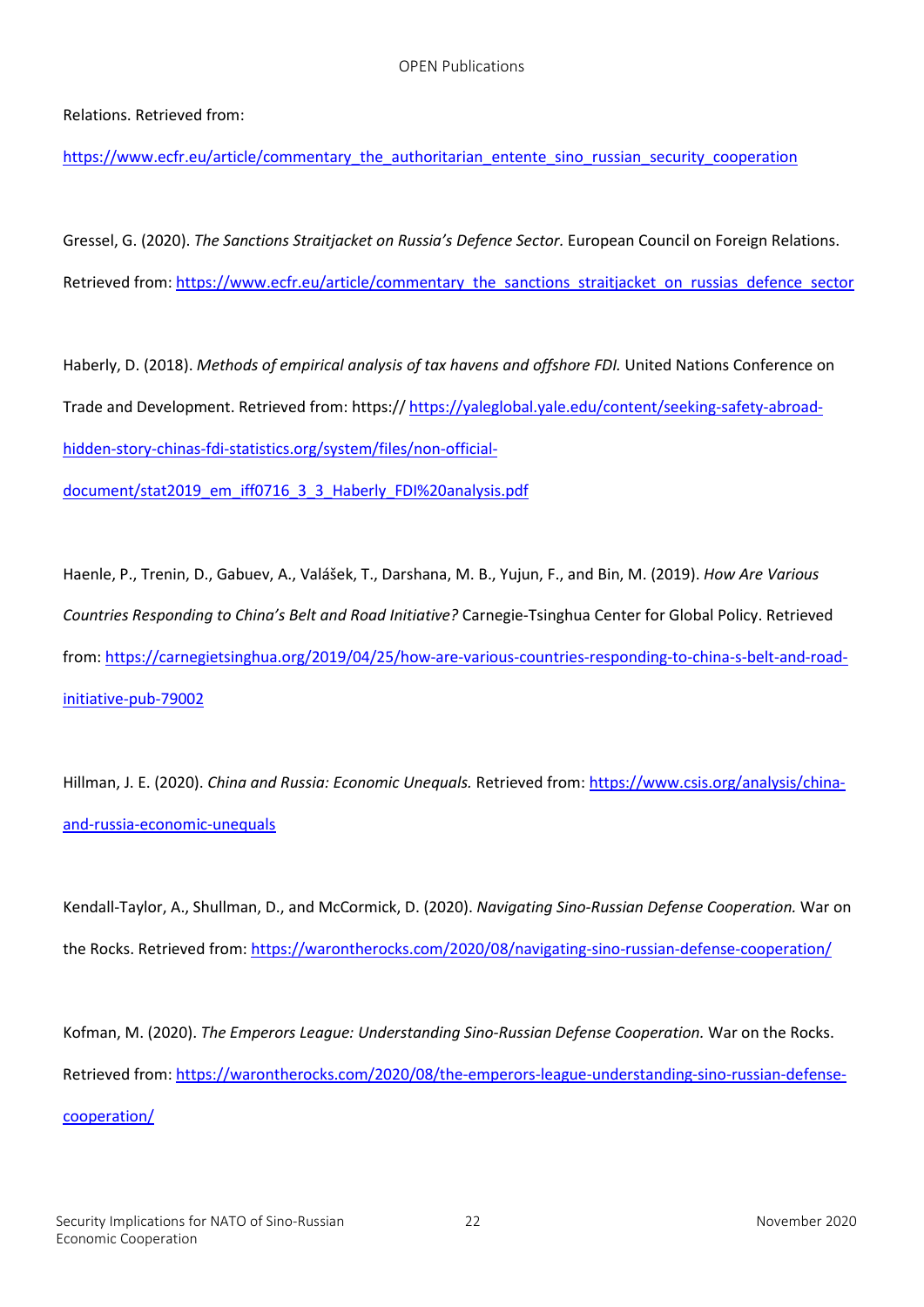Kremlin. (2015). *Press Statements Following Russian-Chinese Talks.* Retrieved from:

<http://en.kremlin.ru/events/president/transcripts/49433>

Panda, A. (2019). *Chinese, Russian, South African Navies Conduct Trilateral Naval Exercises.* The Diplomat.

Retrieved from[: https://thediplomat.com/2019/11/chinese-russian-south-african-navies-conduct-trilateral-naval](https://thediplomat.com/2019/11/chinese-russian-south-african-navies-conduct-trilateral-naval-exercises/)[exercises/](https://thediplomat.com/2019/11/chinese-russian-south-african-navies-conduct-trilateral-naval-exercises/)

Paxton, R. and Soldatkin, V. (2009). *China Lends Russia \$25 Billion to Get 20 Years of Oil.* Reuters. Retrieved from: <https://ca.reuters.com/article/idUKTRE51G3S620090217>

Perović, J. and Zogg, B. (2019). *Russia and China: The Potential of Their Partnership.* Center for Security Studies. Retrieved from[: https://css.ethz.ch/content/dam/ethz/special-interest/gess/cis/center-for-securities](https://css.ethz.ch/content/dam/ethz/special-interest/gess/cis/center-for-securities-studies/pdfs/CSSAnalyse250-EN.pdf)[studies/pdfs/CSSAnalyse250-EN.pdf](https://css.ethz.ch/content/dam/ethz/special-interest/gess/cis/center-for-securities-studies/pdfs/CSSAnalyse250-EN.pdf)

Reuters (2017). *China Formally Opens First Overseas Military Base in Djibouti*. Retrieved from: <https://www.reuters.com/article/us-china-djibouti-idUSKBN1AH3E3>

Reuters (2018). *Russia's Transneft Fully Pays Off \$10 billion Chinese Loan.* Retrieved from: <https://ca.reuters.com/article/idUSKCN1L519D>

Reuters. (2019). *Russia Backs Global Use of its Alternative SWIFT System.* Reuters. Retrieved from: [https://uk.reuters.com/article/russia-banks-swift/russia-backs-global-use-of-its-alternative-swift-system](https://uk.reuters.com/article/russia-banks-swift/russia-backs-global-use-of-its-alternative-swift-system-idUKL8N2163BU)[idUKL8N2163BU](https://uk.reuters.com/article/russia-banks-swift/russia-backs-global-use-of-its-alternative-swift-system-idUKL8N2163BU)

Reuters. (2020). *China Has World's Second-Largest Arms Industry, Think Tank Estimates.* Retrieved from: [https://www.reuters.com/article/us-china-arms-production-](https://www.reuters.com/article/us-china-arms-production-idUSKBN1ZP0UE)idUSKBN1ZP0UE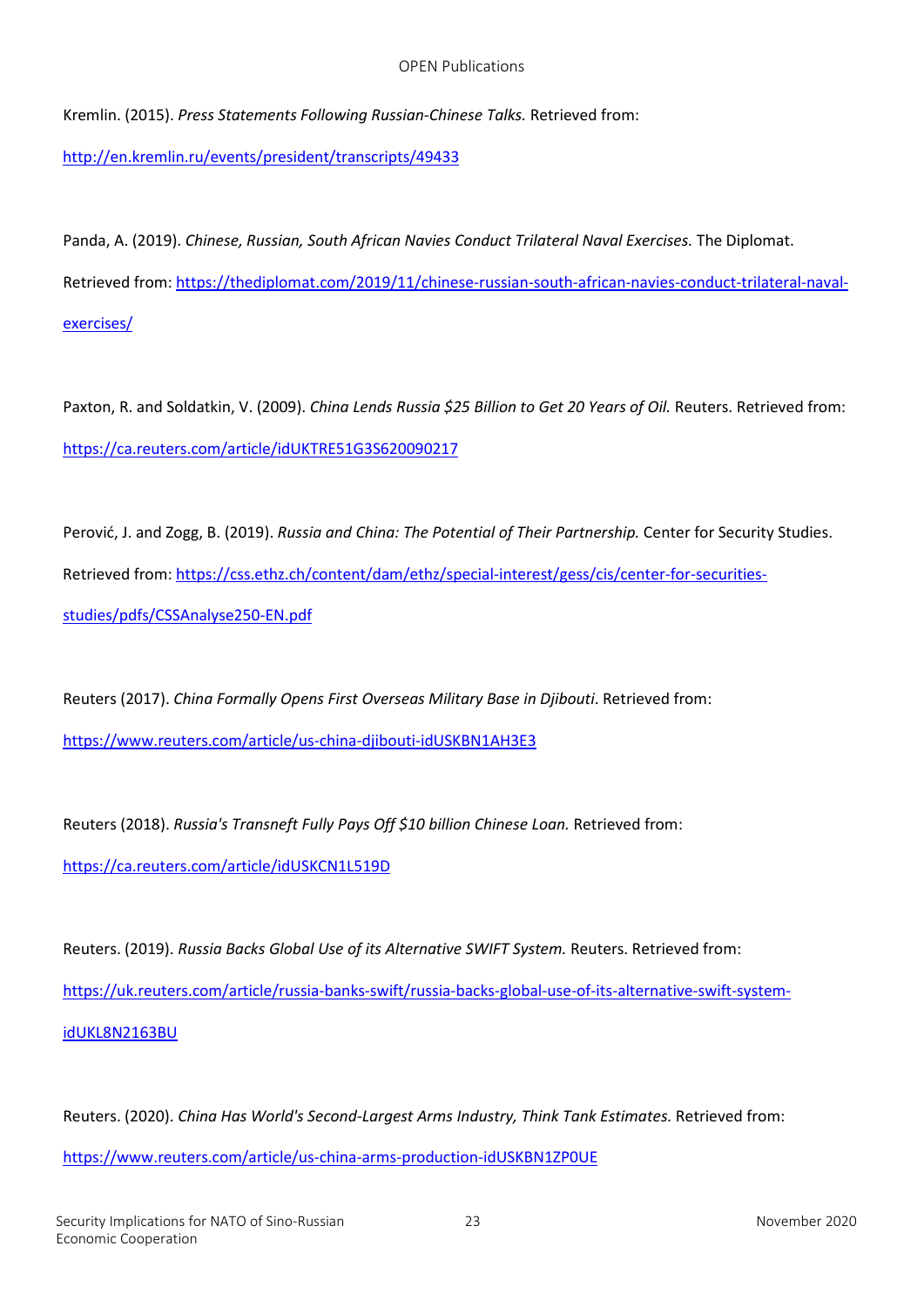Rumer, R., Sokolsky, R., and Vladicic, A. (2020). *Russia in the Asia-Pacific: Less Than Meets the Eye.* Carnegie Endowment for International Peace. Retrieved from: [https://carnegieendowment.org/2020/09/03/russia-in-asia](https://carnegieendowment.org/2020/09/03/russia-in-asia-pacific-less-than-meets-eye-pub-82614)[pacific-less-than-meets-eye-pub-82614](https://carnegieendowment.org/2020/09/03/russia-in-asia-pacific-less-than-meets-eye-pub-82614)

Russia Today (2019). *Russia, China & India to set up alternative to SWIFT payment system to connect 3 billion people.* Retrieved from[: https://www.rt.com/business/472016-russia-india-china-swift/](https://www.rt.com/business/472016-russia-india-china-swift/)

Simes, D. (2019). *Russia up in arms over Chinese theft of military technology.* Nikkei Asia. Retrieved from: [https://asia.nikkei.com/Politics/International-relations/Russia-up-in-arms-over-Chinese-theft-of-military](https://asia.nikkei.com/Politics/International-relations/Russia-up-in-arms-over-Chinese-theft-of-military-technology)[technology](https://asia.nikkei.com/Politics/International-relations/Russia-up-in-arms-over-Chinese-theft-of-military-technology)

Simes, D. (2020). *China and Russia Ditch Dollar in Move Toward 'Financial Alliance'.* Nikkei Asia. Retrieved from: [https://asia.nikkei.com/Politics/International-relations/China-and-Russia-ditch-dollar-in-move-toward-financial](https://asia.nikkei.com/Politics/International-relations/China-and-Russia-ditch-dollar-in-move-toward-financial-alliance)[alliance](https://asia.nikkei.com/Politics/International-relations/China-and-Russia-ditch-dollar-in-move-toward-financial-alliance)

Stanzel, A. (2019). *China and Russia: Brothers-In-Arms?* Institut Montaigne. Retrieved from: <https://www.institutmontaigne.org/en/blog/china-trends-3-china-and-russia-brothers-arms>

Stockholm International Peace Research Institute. (2020). *SIPRI Arms Transfers Database.* Retrieved from: <https://www.sipri.org/databases/armstransfers>

Stronski, P. and Ng, N. (2018). *Competition: Russia and China in Central Asia, the Russian Far East, and the Arctic.* Carnegie Endowment for International Peace. Retrieved from:

[https://carnegieendowment.org/2018/02/28/cooperation-and-competition-russia-and-china-in-central-asia-](https://carnegieendowment.org/2018/02/28/cooperation-and-competition-russia-and-china-in-central-asia-russian-far-east-and-arctic-pub-75673)

[russian-far-east-and-arctic-pub-75673](https://carnegieendowment.org/2018/02/28/cooperation-and-competition-russia-and-china-in-central-asia-russian-far-east-and-arctic-pub-75673)